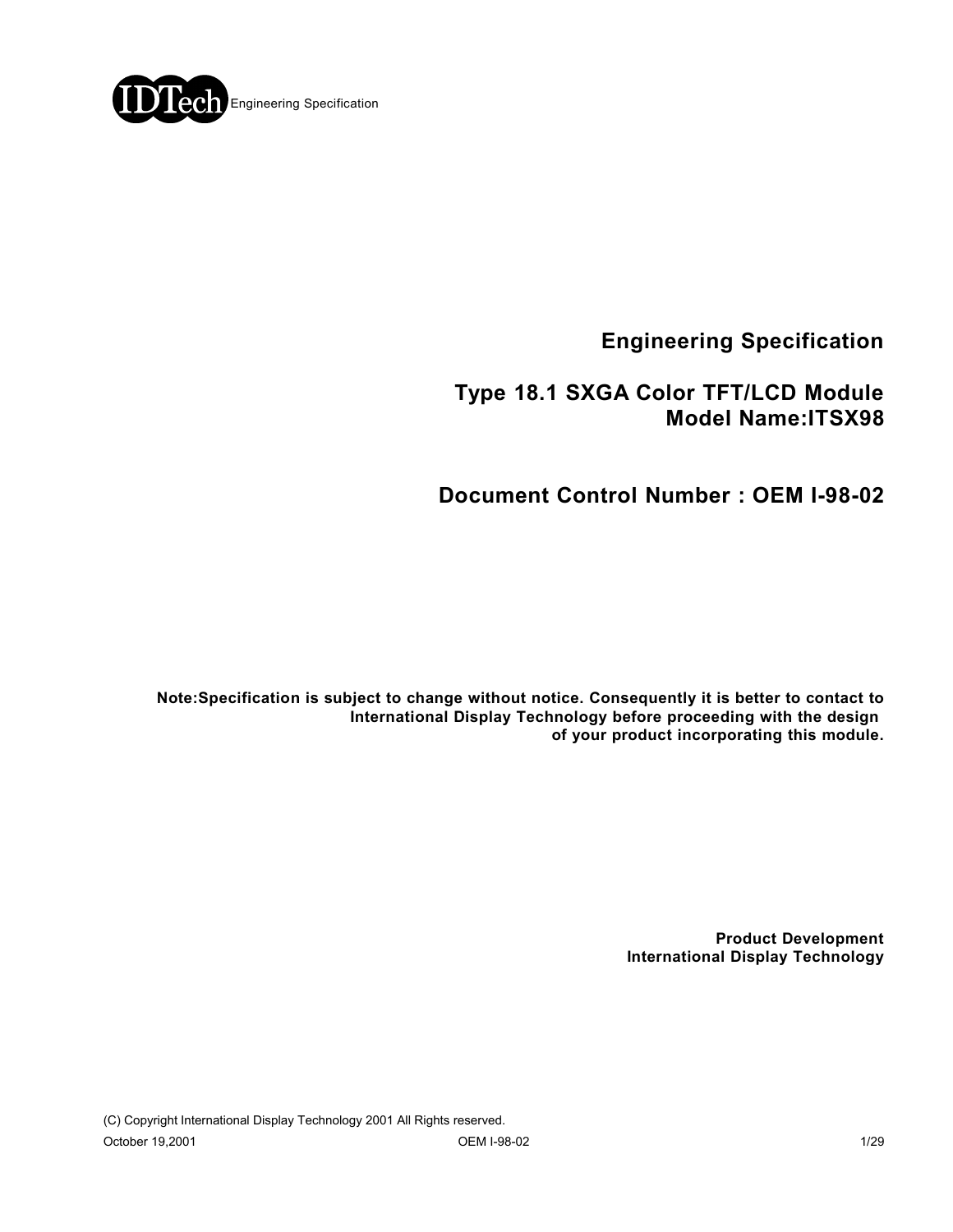

# **i Contents**

- i Contents
- ii Record of Revision
- **1.0 Handling Precautions**
- **2.0 General Description**
- 2.1 Characteristics
- 2.2 Functional Block Diagram
- **3.0 Absolute Maximum Ratings**
- **4.0 Optical Characteristics**
- **5.0 Signal Interface**
- 5.1 Connectors
- 5.2 Interface Signal Connector
- 5.3 Interface Signal Description
- 5.4 Interface Signal Electrical Characteristics
- 5.5 Lamp Connector Signal Description
- 5.6 Lamp Connector Input Signal Electrical Characteristics
- **6.0 Pixel format image**
- **7.0 Interface Timings**
- 7.1 Timing Characteristics
- 7.2 Timing Definition
- **8.0 Power Consumption**
- **9.0 Power ON/OFF Sequence**
- **10.0 Mechanical Characteristics**
- **11.0 National Test Lab Requirement**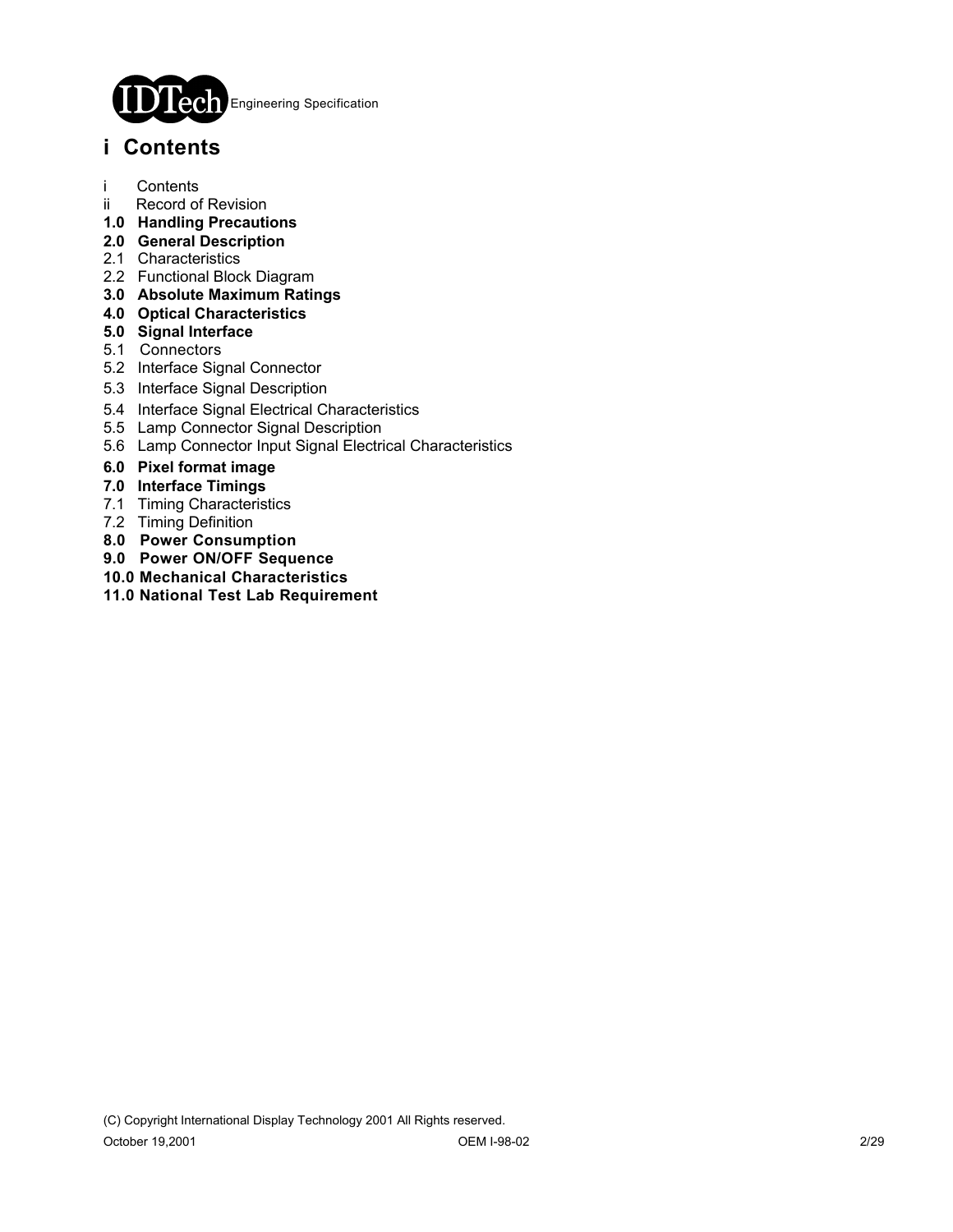

# **ii Record of Revision**

| Date            | Document<br><b>Revision</b> | Page                                                | Summary                                                                                                                                                                                                                                                                                                                                                                                                                                                                                                                   |
|-----------------|-----------------------------|-----------------------------------------------------|---------------------------------------------------------------------------------------------------------------------------------------------------------------------------------------------------------------------------------------------------------------------------------------------------------------------------------------------------------------------------------------------------------------------------------------------------------------------------------------------------------------------------|
| May 23,2001     | OEM98-01                    | All                                                 | First Edition for customer.<br>Based on Internal Spec. as of May 11,2001.                                                                                                                                                                                                                                                                                                                                                                                                                                                 |
| October 19,2001 | OEM I-98-02                 | 5,8,18<br>5<br>7<br>8<br>19<br>21<br>24,25<br>27,28 | Updated by establishment of the New Company as<br>"International Display Technology".<br>Based on Internal Spec. EC H30912 as of October<br>19.2001.<br>To update White Luminance.<br>To update Weight, Optical Rise Time + Fall Time and<br>Power Consumption.<br>To update value of Shock Test Criteria.<br>To update Vewing Angle and Response Time.<br>To update the Lamp Current versus Luminance Curve.<br>To add Note for Timing Characteristics.<br>To update Power Consumption.<br>To update Reference Drawings. |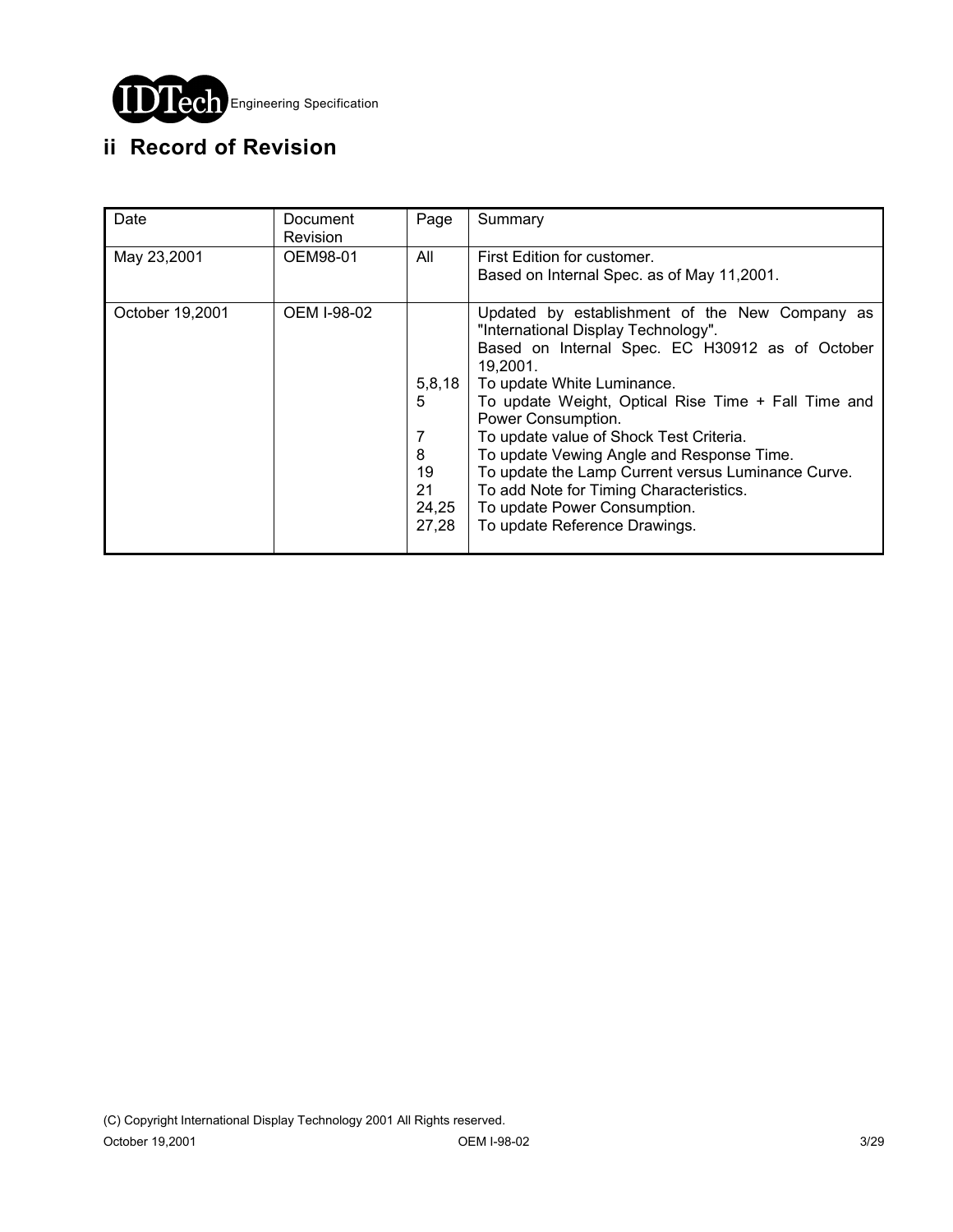

## **1.0 Handling Precautions**

- Damage to the panel or the panel electronics may result from any deviation from the recommended power on/off sequencing. The panel should not be hot plugged. Refer to the Power On/Off Sequence section in this Specification.
- Handle the panel with care. The LCD panel and CCFL (Cold Cathode Fluorescent Lamp)s are made of glass and may crack or break if dropped or subjected to excessive force.
- The CCFLs contain a small amount of Mercury so should not be disposed of to landfill. Dispose of as required by local ordinances or regulations.
- The LCD module contains small amounts of material having no flammability grade. The exemption conditions of the flammability requirements (4.7.3.4, IEC60950 3rd.Ed. or UL60950 3rd.Ed.) should be applied.
- The panel may be damaged by the application of twisting or bending forces to the module assembly.Care should be taken in the design of the monitor housing and the assembly procedure to prevent stress damage to the panel especially the lamp cable and the lamp connector..
- Use standard earthing/grounding procedures to prevent damage to the CMOS LSI while handling the module.
- Use earthing/grounding procedures, an ionic shower, or similar to prevent static damage while removing the protective front sheet.
- The front polarizer can be easily damaged. Take care not to scratch the front surface with any hard or abrasive material. Dust, finger marks, grease etc. can be removed with a soft damp cloth (a small amount of mild detergent can be used on the damp cloth). Do not apply water or datergent directly to the front surface as this may cause staining or damage the electronic components.
- Never use any solvent on the front polarizer or module as this may cause permanent damage.
- Do not open or modify the module assembly.
- Continuous operation of the panel with the same screen content may result in some image sticking. Over 10 hours operation with the same content is not recommended.
- Wipe off water drop immediately. Long contact with water may cause discoloration or spots.
- When the panel surface is soiled, wipe it with absorbent cotton or other soft cloth.
	- The information contained herein is presented only as a guide for the applications of our products. No responsibility is assumed by International Display Technology for any infringements of patents or other right of the third partied which may result from its use. No license is granted by implication or otherwise under any patent or patent rights of International Display Technology or others. .
	- The information contained herein may be changed without prior notice. It is therefore advisable to contact International Display Technology before proceeding with the design of equipment incorporationg this product. .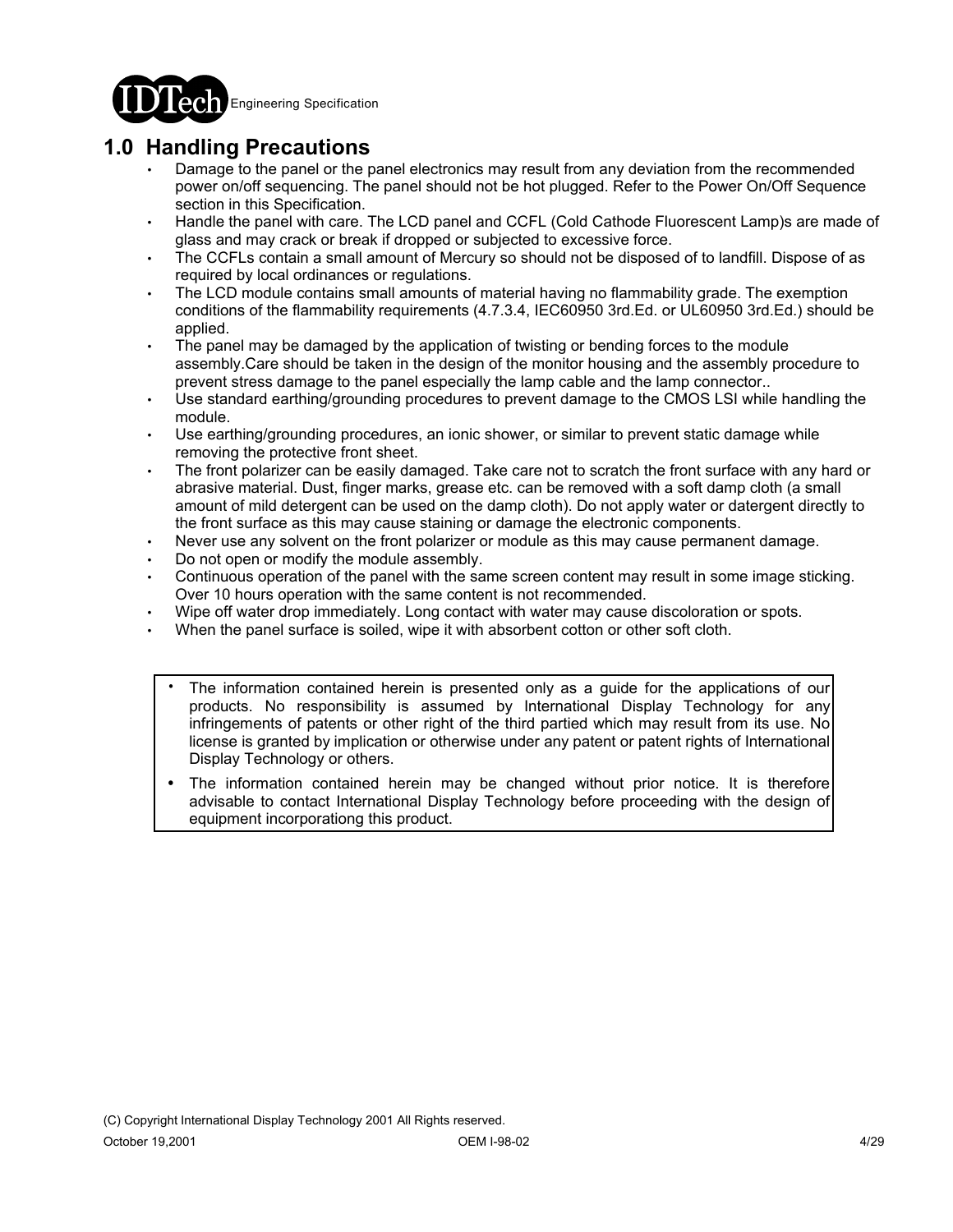

# **2.0 General Description**

This specification applies to the Type 18.1 Color TFT/LCD Module 'ITSX98'.

This module is designed for a LCD monitor style display unit and excluding inverter.

The screen format and electrical interface are intended to support the VESA SXGA (1280(H) x 1024(V)at 60Hz) screen.

Support color is native 16M colors(RGB 8-bit data driver).

All input signals are LVDS(Low Voltage Differential Signaling) interface compatible.

### **2.1 Characteristics**

The following items are characteristics summary on the table under 25 degree C condition:

| <b>CHARACTERISTICS ITEMS</b>                                    | <b>SPECIFICATIONS</b>                                                 |
|-----------------------------------------------------------------|-----------------------------------------------------------------------|
| Screen Diagonal [mm]                                            | 460                                                                   |
| Pixels H x V                                                    | 1280(x3) x 1024                                                       |
| Active Area [mm]                                                | 359.0(H) x 287.2(V)                                                   |
| Pixel Pitch [mm]                                                | 0.2805(per one triad) x 0.2805                                        |
| Pixel Arrangement                                               | R, G, B Vertical Stripe                                               |
| Weight [gram]                                                   | 2,850 typ.                                                            |
| Physical Size [mm]                                              | 389.0(W) typ. x 317.2(H) typ. x 27.0(D) max.                          |
| Display Mode                                                    | Normally Black                                                        |
| <b>Support Color</b>                                            | 16M (RGB 8-bit data)                                                  |
| White Luminance [cd/m <sup>2</sup> ]                            | 270 typ.                                                              |
| <b>Contrast Ratio</b>                                           | $400:1$ typ.                                                          |
| Optical Rise Time/Fall Time [msec]                              | Rise Time + Fall Time : 40 typ. (total) Note                          |
| Input Voltage [V]                                               | $+12 + 5%$                                                            |
| Power Consumption [W]                                           | 28.5 typ., 31.3 max. (Without inverter power loss)                    |
| <b>Electrical Interface</b>                                     | <b>LVDS Dual</b><br>(Even/Odd R/G/B Data(8bit), 3sync signals, Clock) |
| Temperature Range [degree C]<br>Operating<br>Storage (Shipping) | 0 to $+50$<br>$-20$ to $+60$                                          |

**Note : Luminance : Rise / Fall Time:Respective 10% -> 90%, 90%->10%**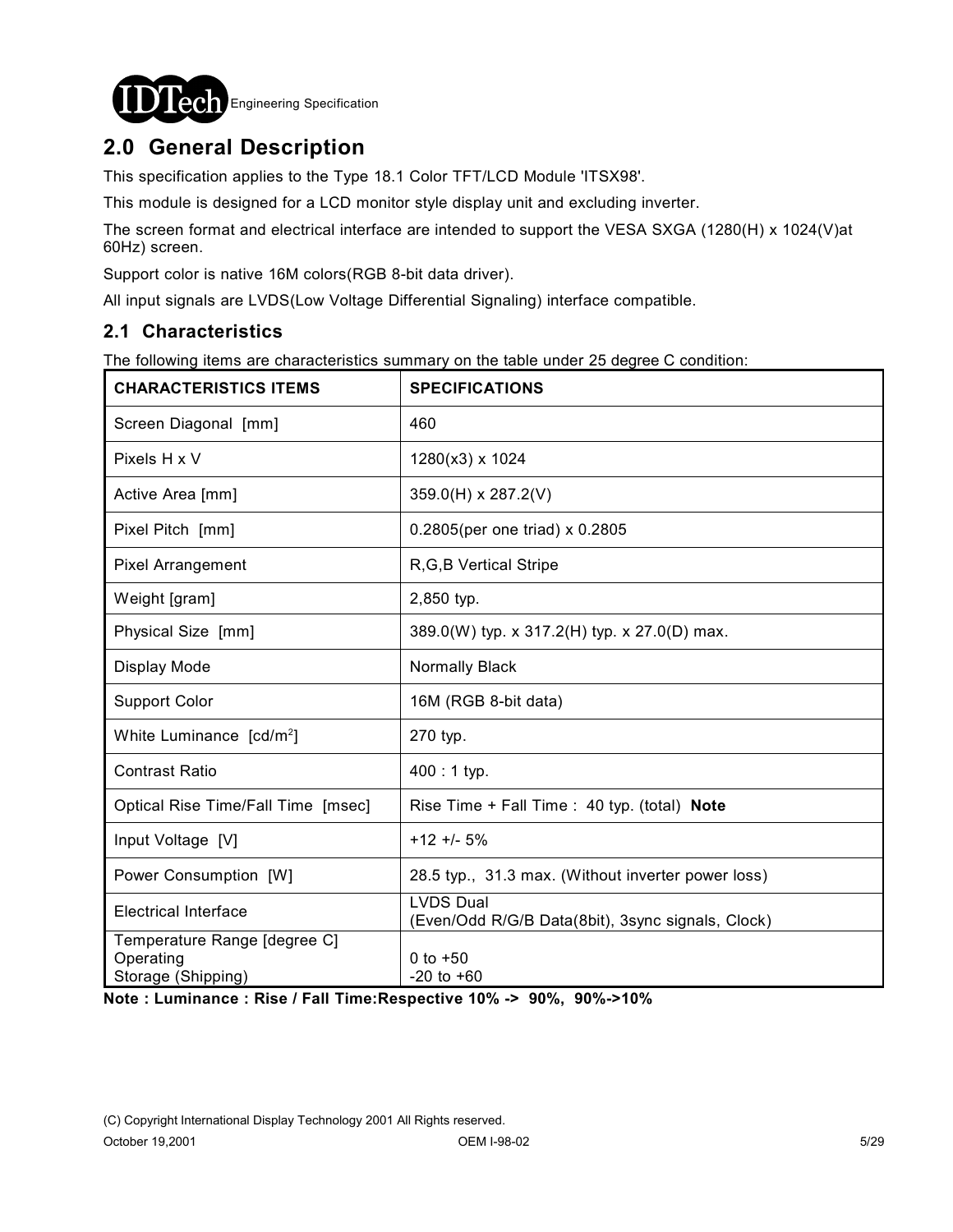

### **2.2 Functional Block Diagram**

The following diagram shows the functional block of this Type 18.1 Color TFT/LCD Module.

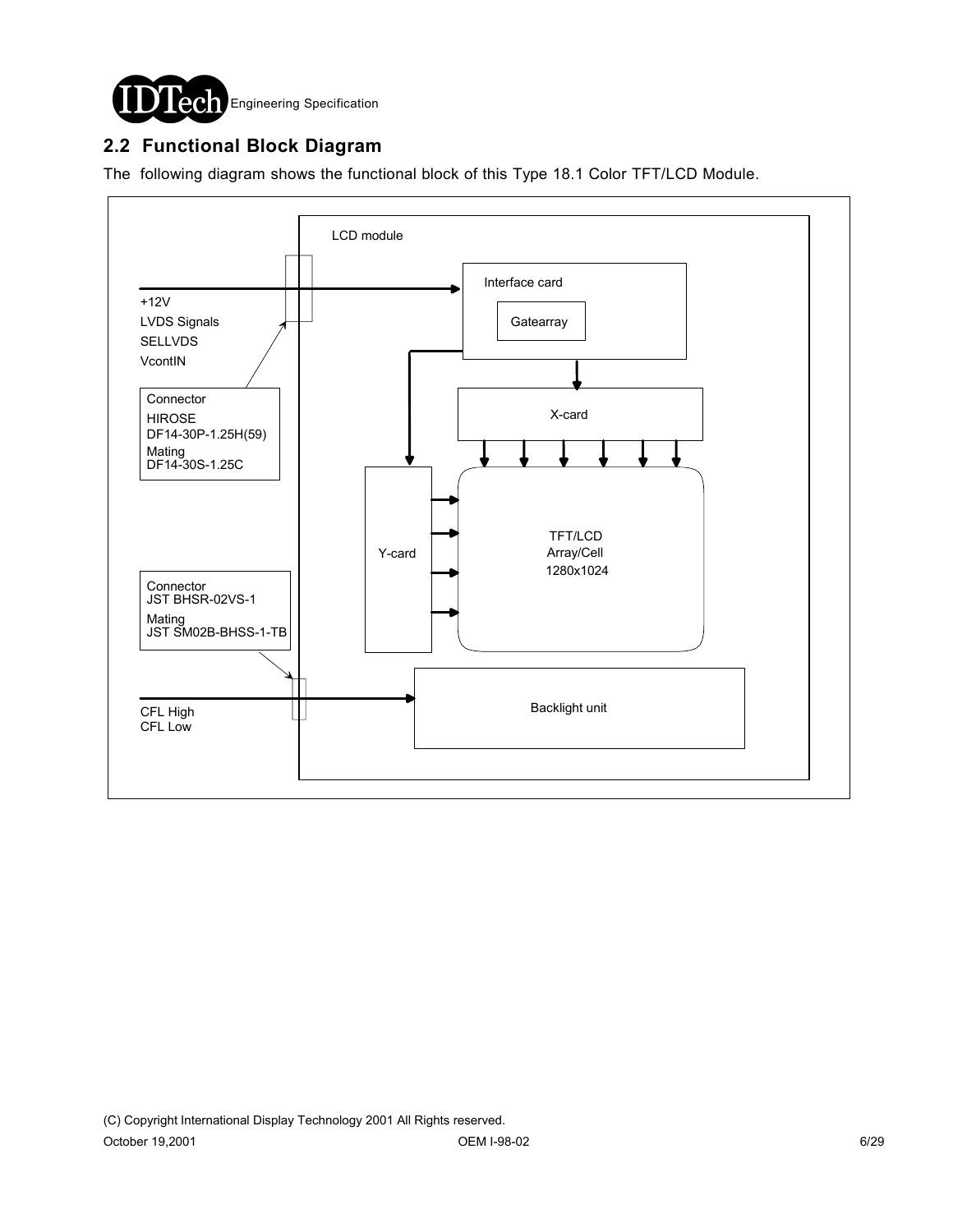

# **3.0 Absolute Maximum Ratings**

Absolute maximum ratings of the module is as follows ;

| Item                           | Symbol         | Min      | Max           | Unit    | <b>Conditions</b>           |
|--------------------------------|----------------|----------|---------------|---------|-----------------------------|
| Logic/LCD Drive Voltage        | Vin            | $-0.3$   | $+13.2$       | V       |                             |
| Select LVDS data order         | <b>SELLVDS</b> | $-0.3$   | $+3.3$        | $\vee$  |                             |
| <b>CFL Current</b>             | <b>ICFL</b>    | 0.0      | $+9.0$        | mArms   |                             |
| CFL Ignition Inverter Voltage  | Vi invCFL      | 0.0      | 1,700         | Vrms    |                             |
| <b>CFL Peak Inrush Current</b> | <b>ICFLp</b>   | 0.0      | 20            | mArms   |                             |
| Contrast control               | VcontIN        | $-0.3$   | $+3.3$        | $\vee$  |                             |
| <b>Operating Temperature</b>   | TOP            | $\Omega$ | $+50$         | deg.C   | Note 1                      |
| <b>Operating Humidity</b>      | <b>HOP</b>     | 8        | 80            | %RH     | Note 1                      |
| Storage Temperature            | <b>TST</b>     | $-20$    | $+60$         | deg.C   | Note 1                      |
| <b>Storage Humidity</b>        | <b>HST</b>     | 5        | 95            | %RH     | Note 1                      |
| Vibration                      |                |          | 10-200<br>1.5 | G<br>Hz | Note 2                      |
| Shock                          |                |          | 11<br>50      | G<br>ms | Note 2<br>Half sine<br>wave |

**Note 1 : Maximum Wet-Bulb should be 39 degree C and No condensation**.

**Note 2 : Vibration Specification**

 **- Sign Vibration:10-200-10Hz, 1.5G, 0.29 Oct/min, 30 min, X, Y, A Axis, Each One Time. Shock Specification**

 **- Half sine wave:50G 11msec. -X+/-, -Y+/-, -Z+/- (Total 6 directions), Each two times Shock.**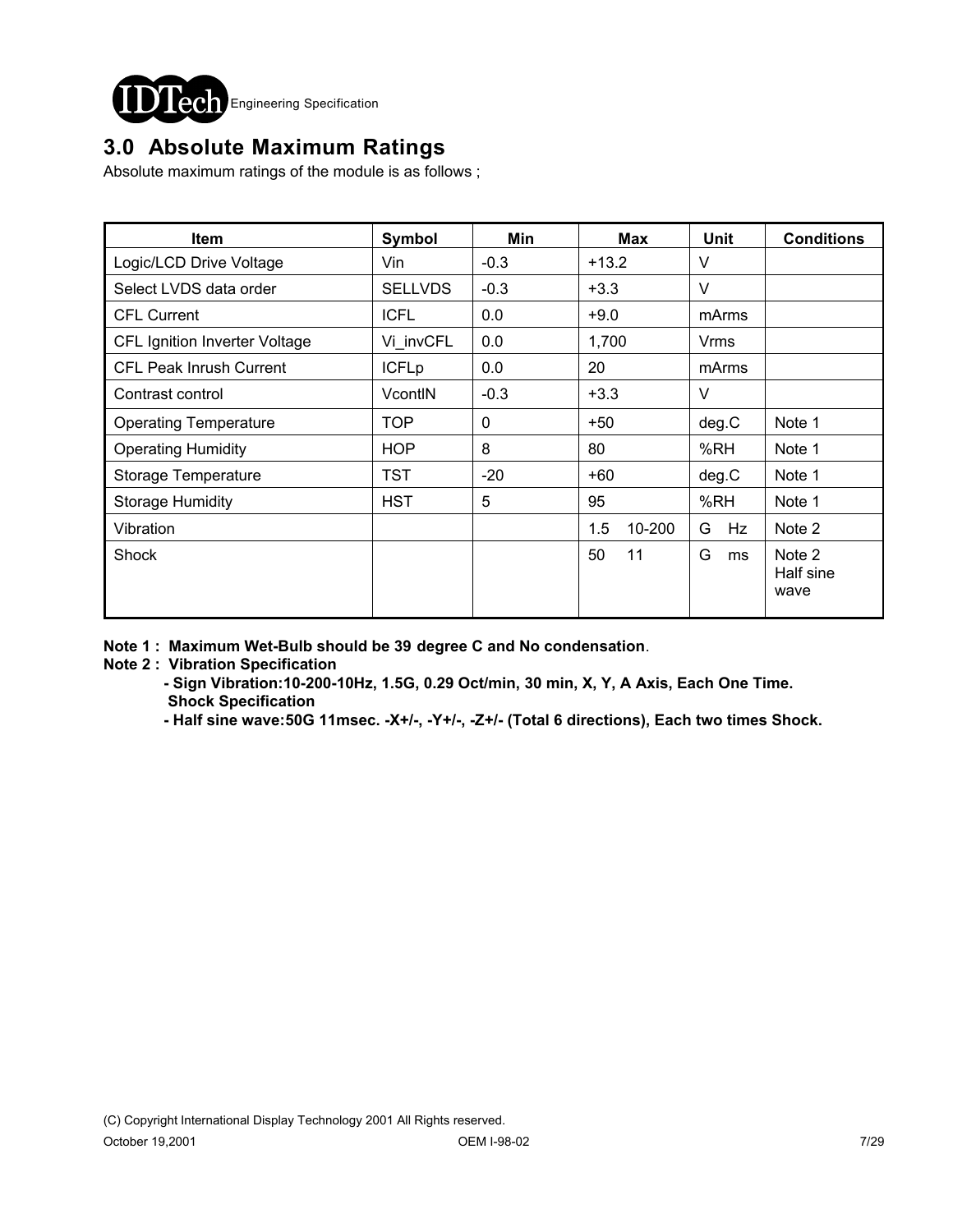

## **4.0 Optical Characteristics**

The optical characteristics are measured under stable conditions as follows under 25 degree C condition:

| Item                                         | Conditions                             |                    | Specification            |                    |
|----------------------------------------------|----------------------------------------|--------------------|--------------------------|--------------------|
|                                              |                                        |                    | Typ.                     | <b>Note</b>        |
| <b>Viewing Angle</b><br>(Degrees)            | Horizontal<br>K≥15                     | (Right)<br>(Left)  | 85<br>85                 |                    |
| K:Contrast Ratio                             | Vertical<br>(Upper)<br>K≧15<br>(Lower) |                    | 85<br>85                 |                    |
|                                              | Horizontal<br>K≥10                     | (Right)<br>(Left)  | $\overline{\phantom{0}}$ | 85 Min.<br>85 Min. |
|                                              | Vertical<br>K≧10                       | (Upper)<br>(Lower) |                          | 85 Min.<br>85 Min. |
| Contrast ratio                               |                                        |                    | 400                      |                    |
| Response Time<br>(ms)                        | Rising(10%->90%)<br>Falling(90%->10%)  |                    | 40                       |                    |
| Color                                        | Red<br>X                               |                    | 0.640                    | $+ -0.030$         |
| Chromaticity                                 | Red<br>y                               |                    | 0.330                    | $+ -0.030$         |
| (CIE)                                        | Green<br>$\mathsf{x}$                  |                    | 0.290                    | $+ -0.030$         |
|                                              | Green<br>y                             |                    | 0.600                    | $+ -0.030$         |
|                                              | <b>Blue</b><br>$\pmb{\chi}$            |                    | 0.150                    | $+ -0.030$         |
|                                              | Blue<br>y                              |                    | 0.060                    | $+ -0.030$         |
|                                              | White<br>$\pmb{\chi}$                  |                    | 0.313                    | $+ -0.030$         |
|                                              | White<br>y                             |                    | 0.329                    | $+ -0.030$         |
| Maximum White Luminance (cd/m <sup>2</sup> ) | CFL 6.0 mA                             | <b>Note</b>        | 270                      |                    |

**Note**:Measure center of the screen.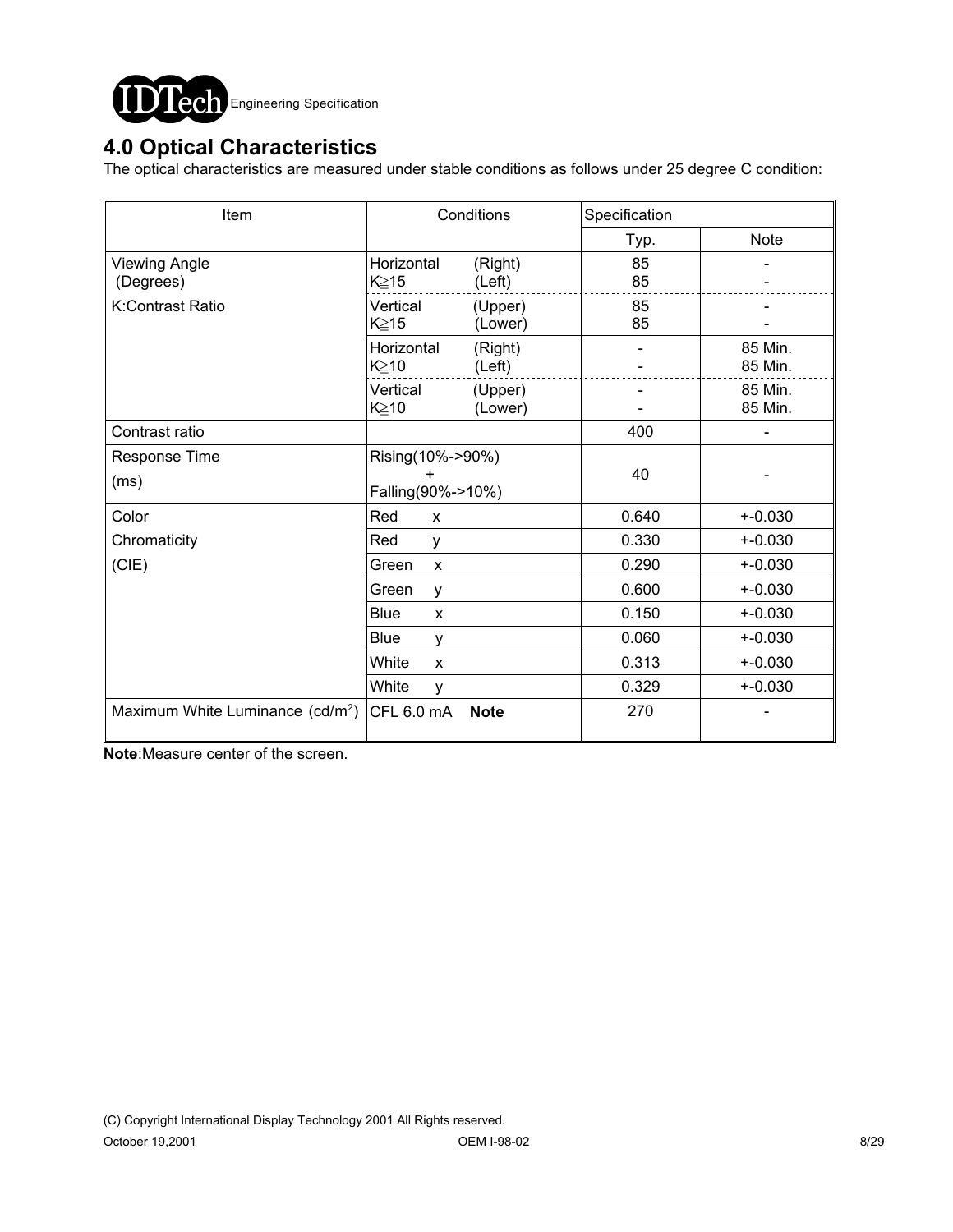

# **5.0 Signal Interface**

### **5.1 Connectors**

Physical interface is described as for the connector on module.

These connectors are capable of accommodating the following signals and will be following components.

| Connector Name / Designation | <b>Signal Connector</b> |
|------------------------------|-------------------------|
| Manufacturer                 | <b>HIROSE</b>           |
| Type / Part Number           | DF14-30P-1.25H(59)      |
| Mating Type / Part Number    | DF14-30S-1.25C          |
| Contact / Part Number        | DF14-2628SCFA           |

| Connector Name / Designation | For Backlight Connector |
|------------------------------|-------------------------|
| Manufacturer                 | JST                     |
| Type / Part Number           | <b>BHSR-02VS-1</b>      |
| Mating Type / Part Number    | SM02B-BHSS-1-TB         |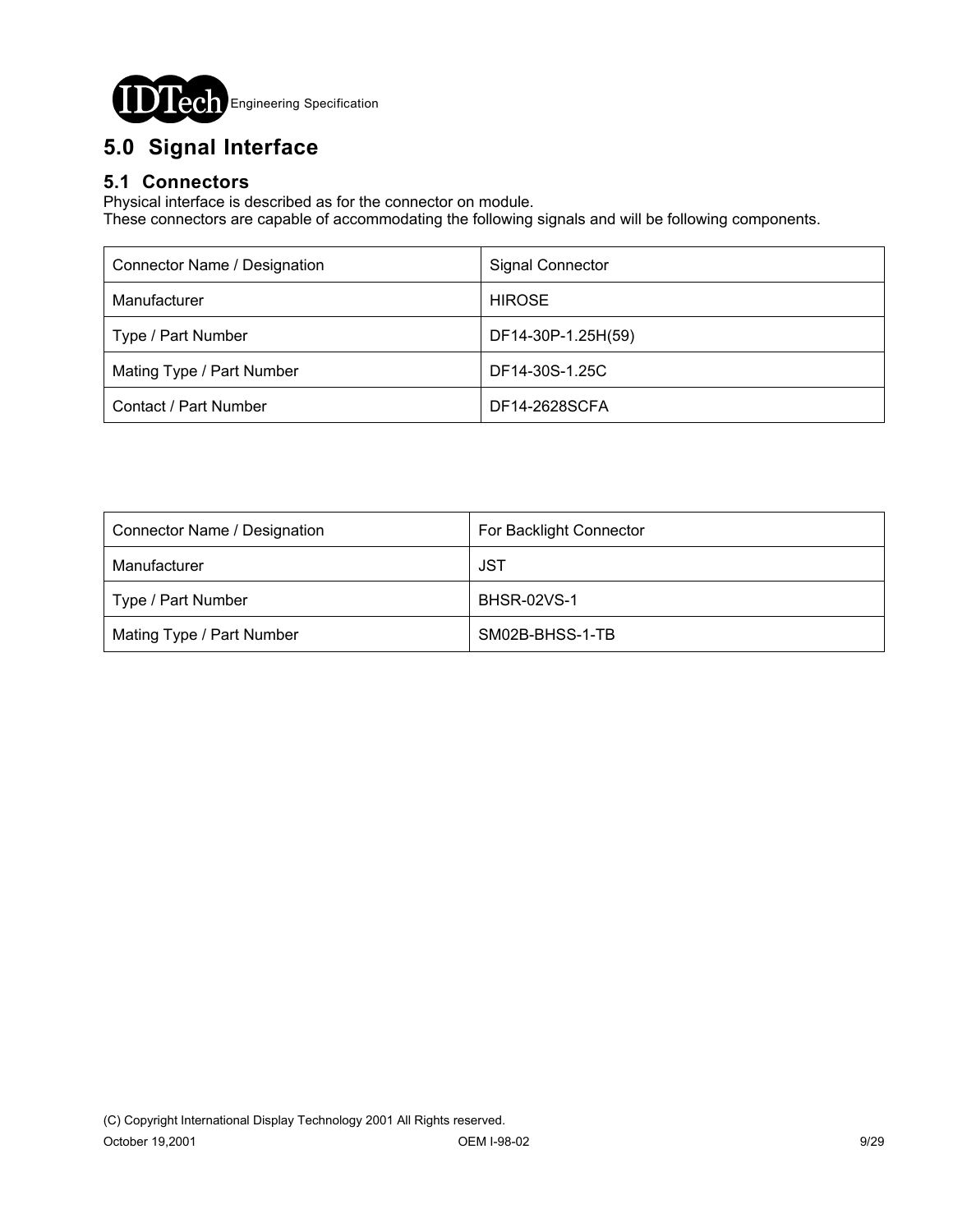

### **5.2 Interface Signal Connector**

| Pin#            | <b>Signal Name</b> | Pin#           | <b>Signal Name</b> |
|-----------------|--------------------|----------------|--------------------|
| 30              | $Vin(+12V)$        | 29             | $Vin(+12V)$        |
| 28              | $Vin(+12V)$        | 27             | VinRTN(GND)        |
| 26              | VinRTN(GND)        | 25             | VinRTN(GND)        |
| 24              | <b>SELLVDS</b>     | 23             | VcontIN            |
| 22              | <b>DGND</b>        | 21             | RxOIN3+            |
| 20              | RxOIN3-            | 19             | RxOCLKIN+          |
| 18              | RxOCLKIN-          | 17             | RxOIN2+            |
| 16              | RxOIN2-            | 15             | RxOIN1+            |
| 14              | RxOIN1-            | 13             | RxOIN0+            |
| 12 <sub>2</sub> | RxOIN0-            | 11             | RxEIN3+            |
| 10 <sup>°</sup> | RxEIN3-            | 9              | RxECLKIN+          |
| 8               | RxECLKIN-          | $\overline{7}$ | RxEIN2+            |
| 6               | RxEIN2-            | 5              | RxEIN1+            |
| 4               | RxEIN1-            | 3              | RxEIN0+            |
| $\sqrt{2}$      | RxEIN0-            | 1              | LVDSGND            |

#### **Lamp Connector Pin Assignment**

| $\parallel$ Pin # | <b>Signal Name</b> | Pin# | <b>Signal Name</b> |
|-------------------|--------------------|------|--------------------|
|                   | CFL-High           |      | CFL-Low            |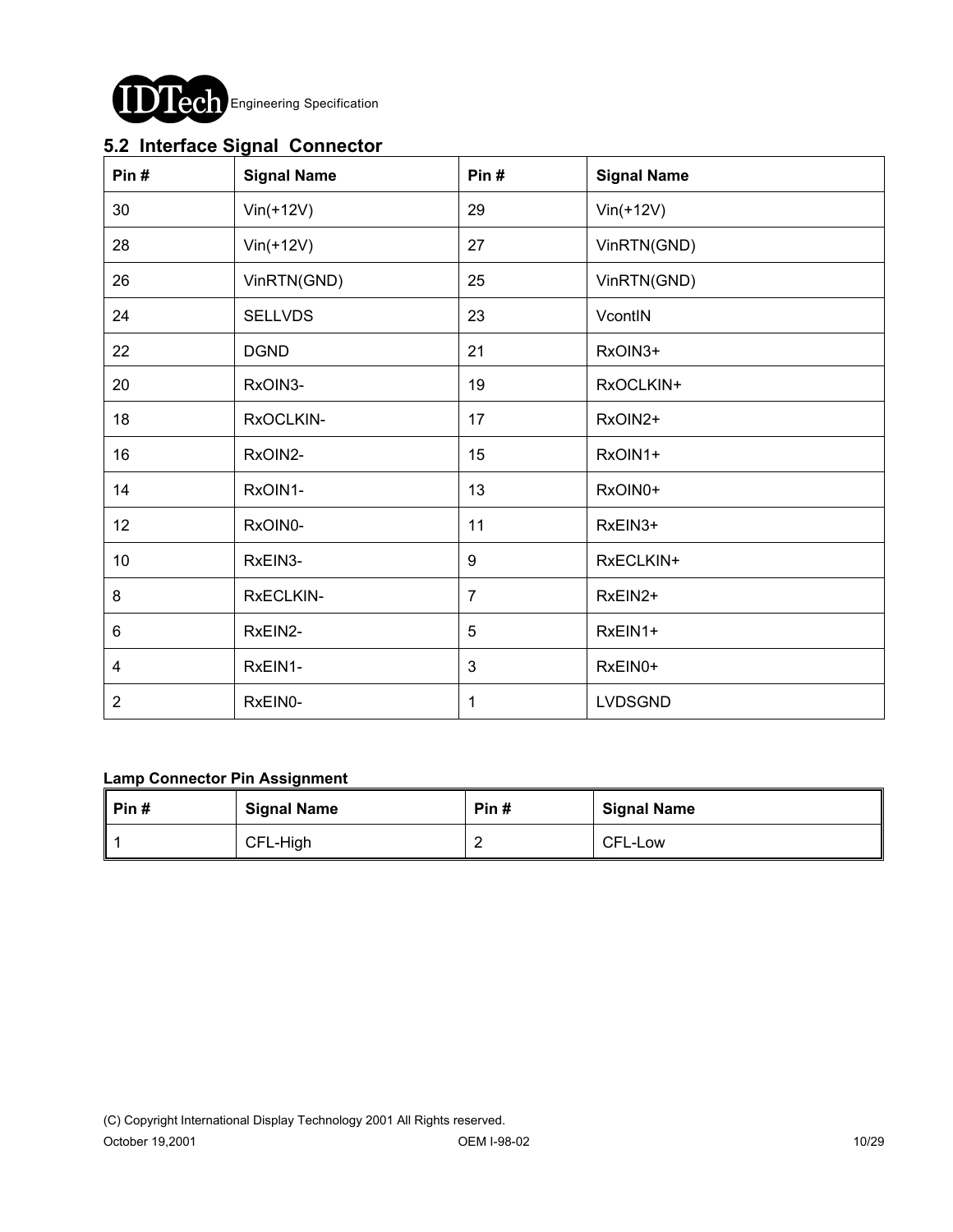

## **5.3 Interface Signal Description**

The module uses a pair of LVDS receiver SN75LVDS82(Texas Instruments) or compatible. LVDS is a differential signal technology for LCD interface and high speed data transfer device. Transmitter shall be SN75LVDS83(negative edge sampling) or compatible.

The first LVDS port (RxExxx) transmits even pixels while the second LVDS port (RxOxxx) transmits odd pixels.

Pin numberings have been changed from previous models of ITSX94, ITSX94N, ITSX94N1, and ITSX96R, due to signal connector type change. Physical order of singals are not changed. Please refer to the chart below for pin #1.

LCD Drive Connector No.1 Pin location

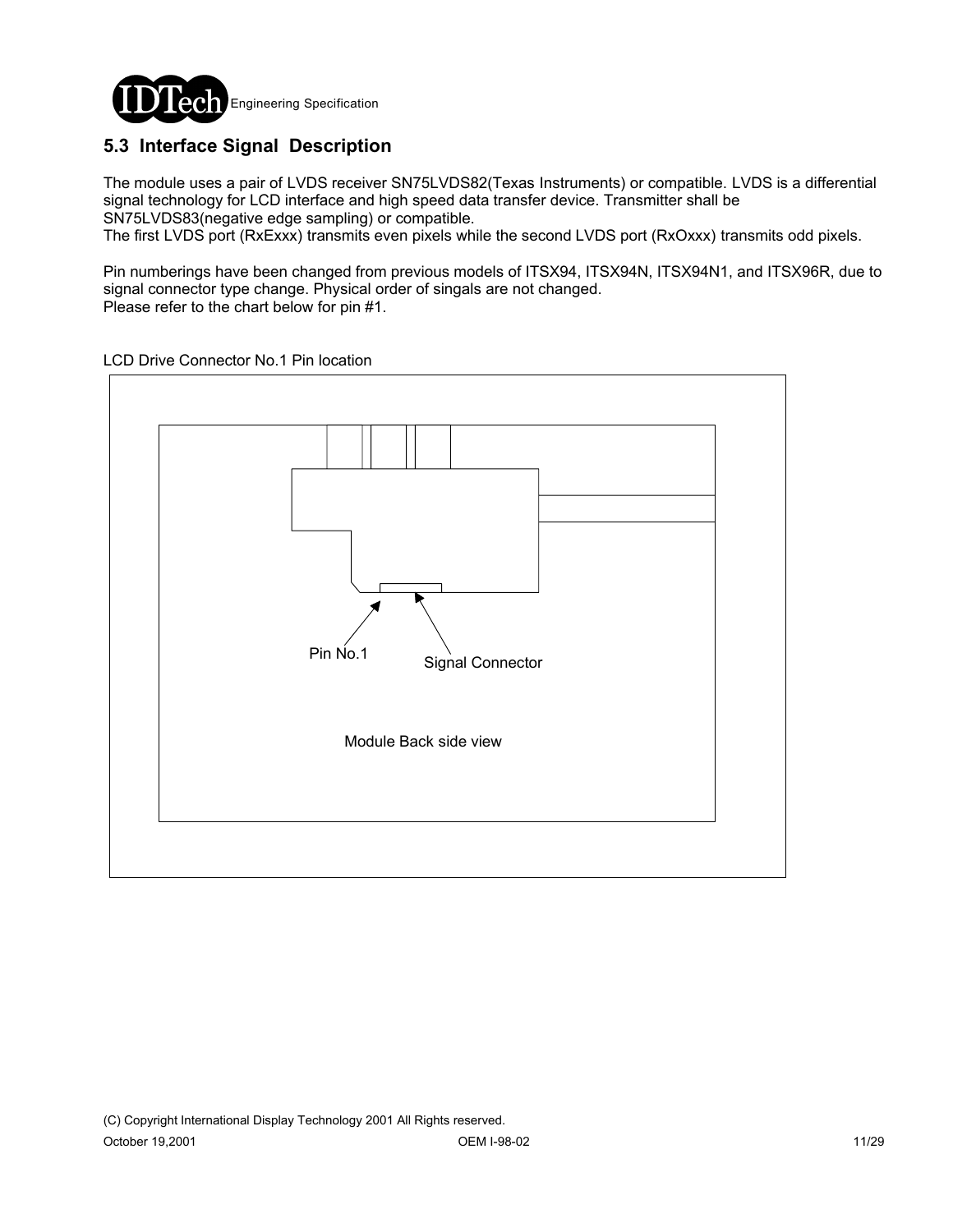

#### LCD Drive Connector Signal Description

| PIN#           | <b>SIGNAL NAME</b> | <b>Description</b>                                                        |
|----------------|--------------------|---------------------------------------------------------------------------|
| 30             | Vin                | +12.0V Power Supply                                                       |
| 29             | Vin                | +12.0V Power Supply                                                       |
| 28             | Vin                | +12.0V Power Supply                                                       |
| 27             | <b>VinRTN</b>      | Ground for Vin line                                                       |
| 26             | <b>VinRTN</b>      | Ground for Vin line                                                       |
| 25             | <b>VinRTN</b>      | Ground for Vin line                                                       |
| 24             | <b>SELLVDS</b>     | Select LVDS data order. See the following figure.                         |
| 23             | (RESERVED)         | This pin should be left open.                                             |
| 22             | <b>DGND</b>        | Signal Ground                                                             |
| 21             | RxOIN3+            | Positive LVDS differential data input (Odd data)                          |
| 20             | RxOIN3-            | Negative LVDS differential data input (Odd data)                          |
| 19             | RxOCLKIN+          | Positive LVDS differential clock input (Odd Clock)                        |
| 18             | RxOCLKIN-          | Negative LVDS differential clock input (Odd Clock)                        |
| 17             | RxOIN2+            | Positive LVDS differential data input (Odd data)                          |
| 16             | RxOIN2-            | Negative LVDS differential data input (Odd data)                          |
| 15             | RxOIN1+            | Positive LVDS differential data input (Odd data)                          |
| 14             | RxOIN1-            | Negative LVDS differential data input (Odd data)                          |
| 13             | RxOIN0+            | Positive LVDS differential data input (Odd data)                          |
| 12             | RxOIN0-            | Negative LVDS differential data input (Odd data)                          |
| 11             | RxEIN3+            | Positive LVDS differential data input (Even data)                         |
| 10             | RxEIN3-            | Negative LVDS differential data input (Even data)                         |
| 9              | RxECLKIN+          | Positive LVDS differential clock input (Even Clock)                       |
| 8              | RxECLKIN-          | Negative LVDS differential clock input (Even Clock)                       |
| $\overline{7}$ | RxEIN2+            | Positive LVDS differential data input (Even data, H-Sync, V-Sync, DSPTMG) |
| 6              | RxEIN2-            | Negative LVDS differential data input (Even data, H-Sync, V-Sync, DSPTMG) |
| 5              | RxEIN1+            | Positive LVDS differential data input (Even data)                         |
| 4              | RxEIN1-            | Negative LVDS differential data input (Even data)                         |
| 3              | RxEIN0+            | Positive LVDS differential data input (Even data)                         |
| $\overline{2}$ | RxEIN0-            | Negative LVDS differential data input (Even data)                         |
| 1              | <b>DGND</b>        | Signal Ground                                                             |

**Note:** Input signals of odd and even clock shall be the same timing.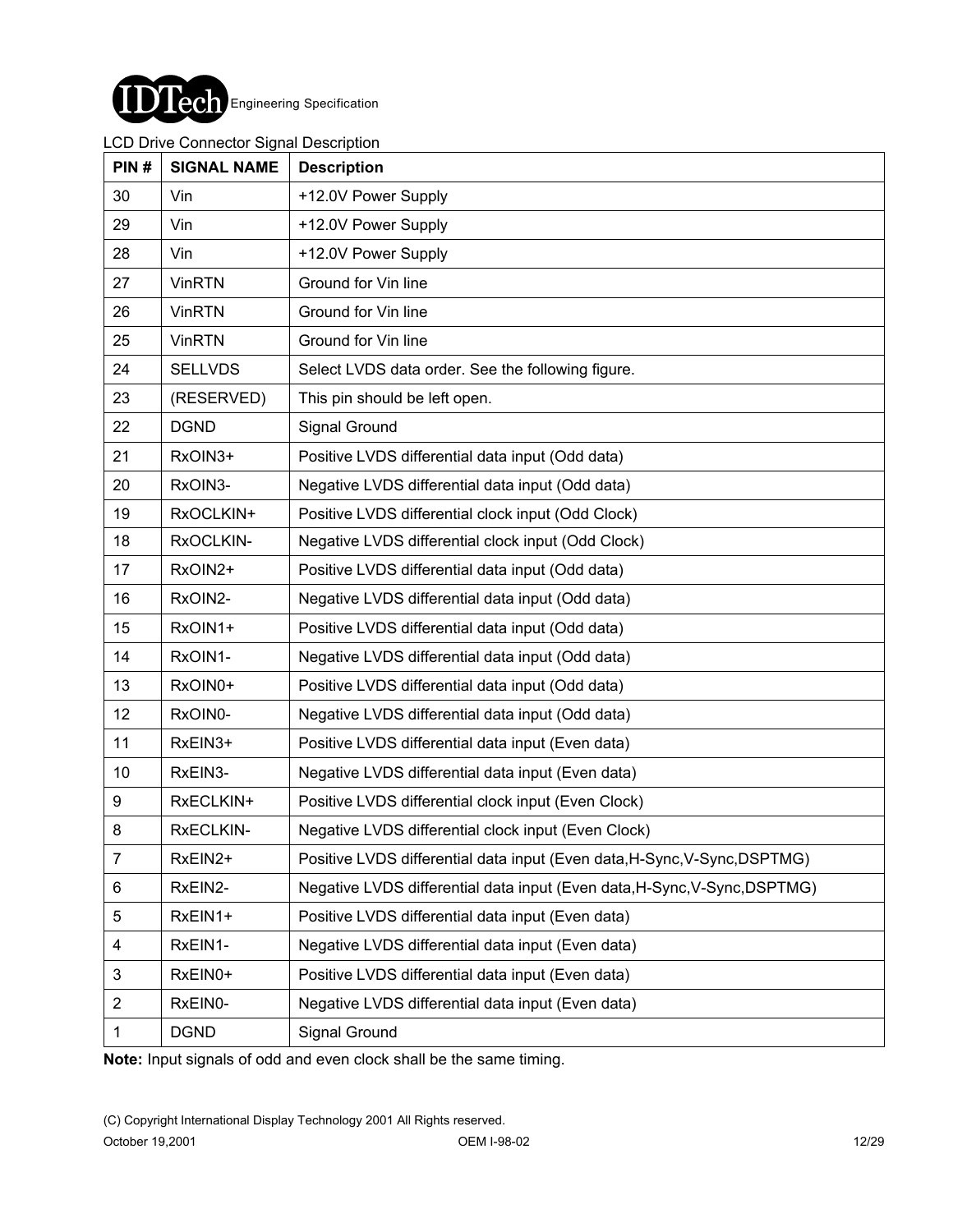

The interface card has a 100ohm resistor between positive and negative lines of each LVDS signal input on the internal circuit.



Note:R/G/B data 7:MSB, R/G/B data 0:LSB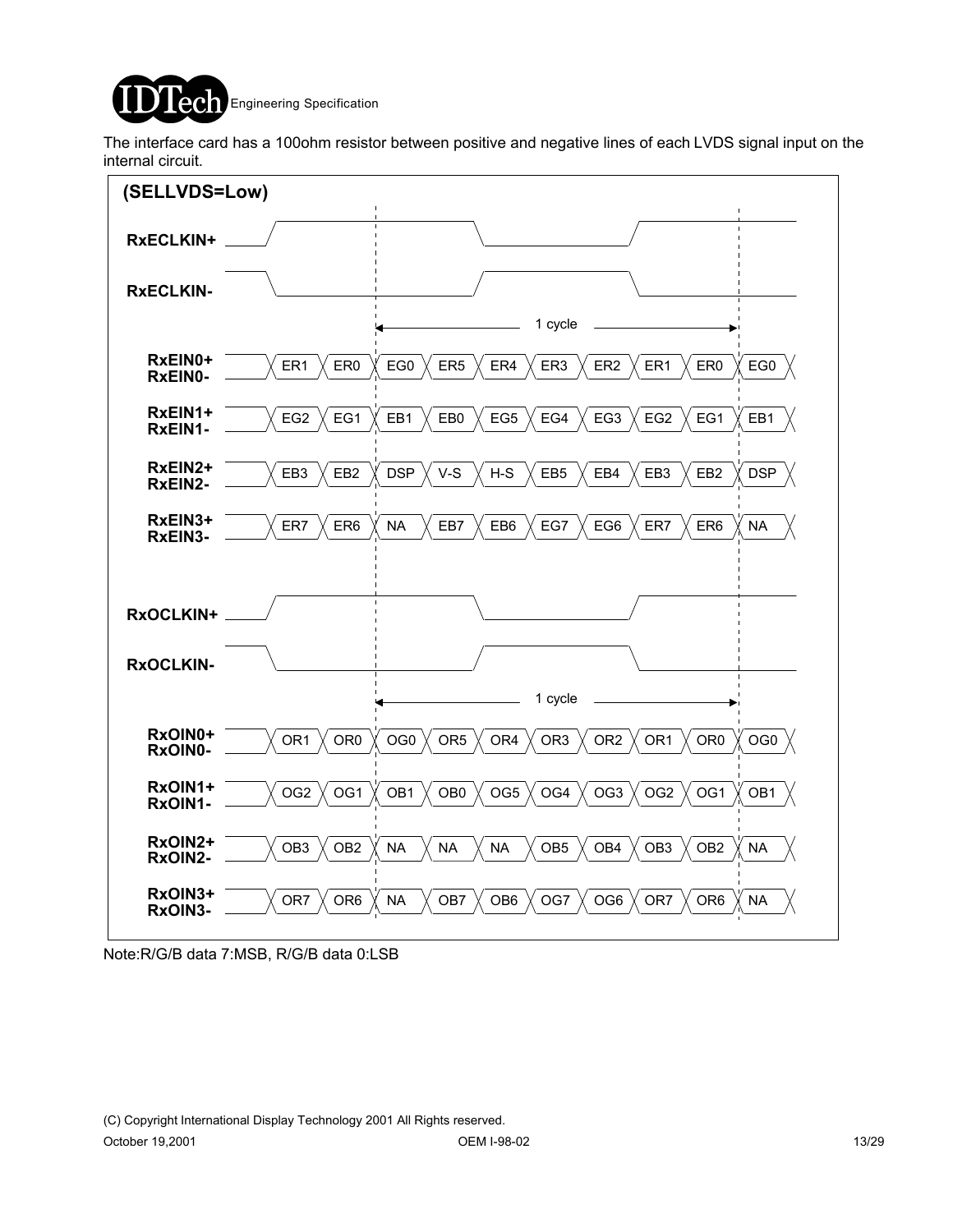



Note:R/G/B data 7:MSB, R/G/B data 0:LSB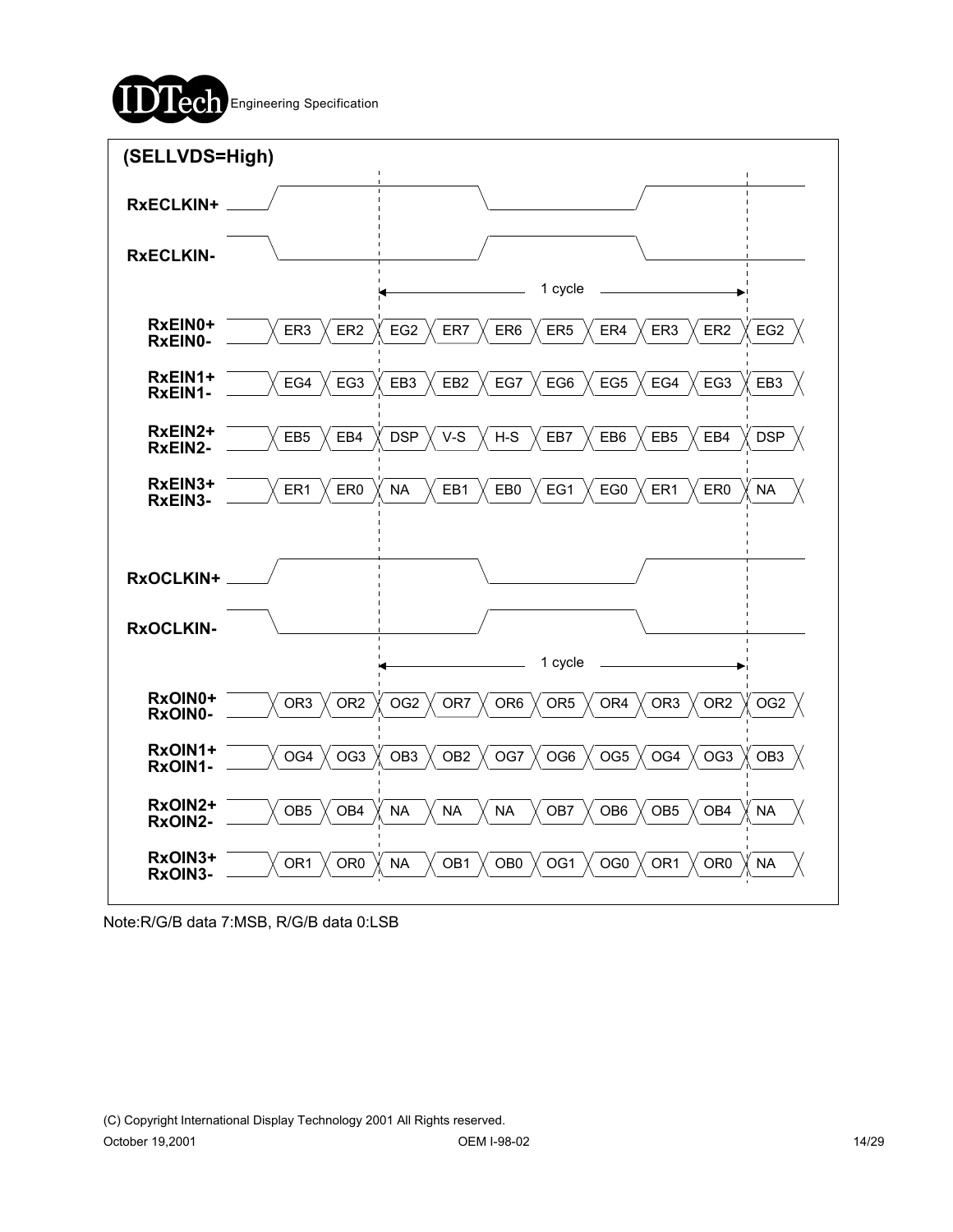

#### The following is LVDS Signal description.

| <b>LVDS DATA NAME</b> | <b>Description</b>     |                                                                            |
|-----------------------|------------------------|----------------------------------------------------------------------------|
| <b>DSP</b>            | <b>Display Timing</b>  | When the signal is high, the pixel data shall be valid to be<br>displayed. |
| $V-S$                 | <b>Vertical Sync</b>   | Both Positive and negative polarity are acceptable.                        |
| $H-S$                 | <b>Horizontal Sync</b> | Both Positive and negative polarity are acceptable.                        |

| <b>TI LVDS X'mitter</b><br>(SN75LVDS83)<br><b>Signal name</b> | <b>ITSX98 LVDS Signal</b><br>(SELLVDS=Low) | <b>ITSX98 LVDS Signal</b><br>(SELLVDS=High) |
|---------------------------------------------------------------|--------------------------------------------|---------------------------------------------|
| D <sub>0</sub>                                                | Red <sub>0</sub>                           | Red <sub>2</sub>                            |
| D <sub>1</sub>                                                | Red1                                       | Red <sub>3</sub>                            |
| D <sub>2</sub>                                                | Red <sub>2</sub>                           | Red4                                        |
| D <sub>3</sub>                                                | Red <sub>3</sub>                           | Red <sub>5</sub>                            |
| D <sub>4</sub>                                                | Red4                                       | Red <sub>6</sub>                            |
| D <sub>5</sub>                                                | Red7                                       | Red1                                        |
| D <sub>6</sub>                                                | Red <sub>5</sub>                           | Red7                                        |
| D7                                                            | Green0                                     | Green <sub>2</sub>                          |
| D <sub>8</sub>                                                | Green1                                     | Green <sub>3</sub>                          |
| D <sub>9</sub>                                                | Green <sub>2</sub>                         | Green4                                      |
| D <sub>10</sub>                                               | Green <sub>6</sub>                         | Green0                                      |
| D <sub>11</sub>                                               | Green7                                     | Green1                                      |
| D <sub>12</sub>                                               | Green <sub>3</sub>                         | Green <sub>5</sub>                          |
| D <sub>13</sub>                                               | Green4                                     | Green <sub>6</sub>                          |
| D <sub>14</sub>                                               | Green <sub>5</sub>                         | Green7                                      |
| D <sub>15</sub>                                               | Blue <sub>0</sub>                          | Blue <sub>2</sub>                           |
| D <sub>16</sub>                                               | Blue <sub>6</sub>                          | Blue <sub>0</sub>                           |
| D <sub>17</sub>                                               | Blue7                                      | Blue1                                       |
| D <sub>18</sub>                                               | Blue1                                      | Blue3                                       |
| D <sub>19</sub>                                               | Blue <sub>2</sub>                          | Blue4                                       |
| D <sub>20</sub>                                               | Blue3                                      | Blue <sub>5</sub>                           |
| D <sub>21</sub>                                               | Blue4                                      | Blue <sub>6</sub>                           |
| D <sub>22</sub>                                               | Blue <sub>5</sub>                          | Blue7                                       |
| D <sub>23</sub>                                               | <b>NA</b>                                  | <b>NA</b>                                   |
| D <sub>24</sub>                                               | H Sync                                     | H Sync                                      |
| D <sub>25</sub>                                               | V Sync                                     | V Sync                                      |
| D <sub>26</sub>                                               | Disp Timing                                | Disp Timing                                 |
| D <sub>27</sub>                                               | Red6                                       | Red <sub>0</sub>                            |

#### **Note:**

SELLVDS: Pin#7 of Signal connector Red0: LSB, Red7: MSB

(C) Copyright International Display Technology 2001 All Rights reserved.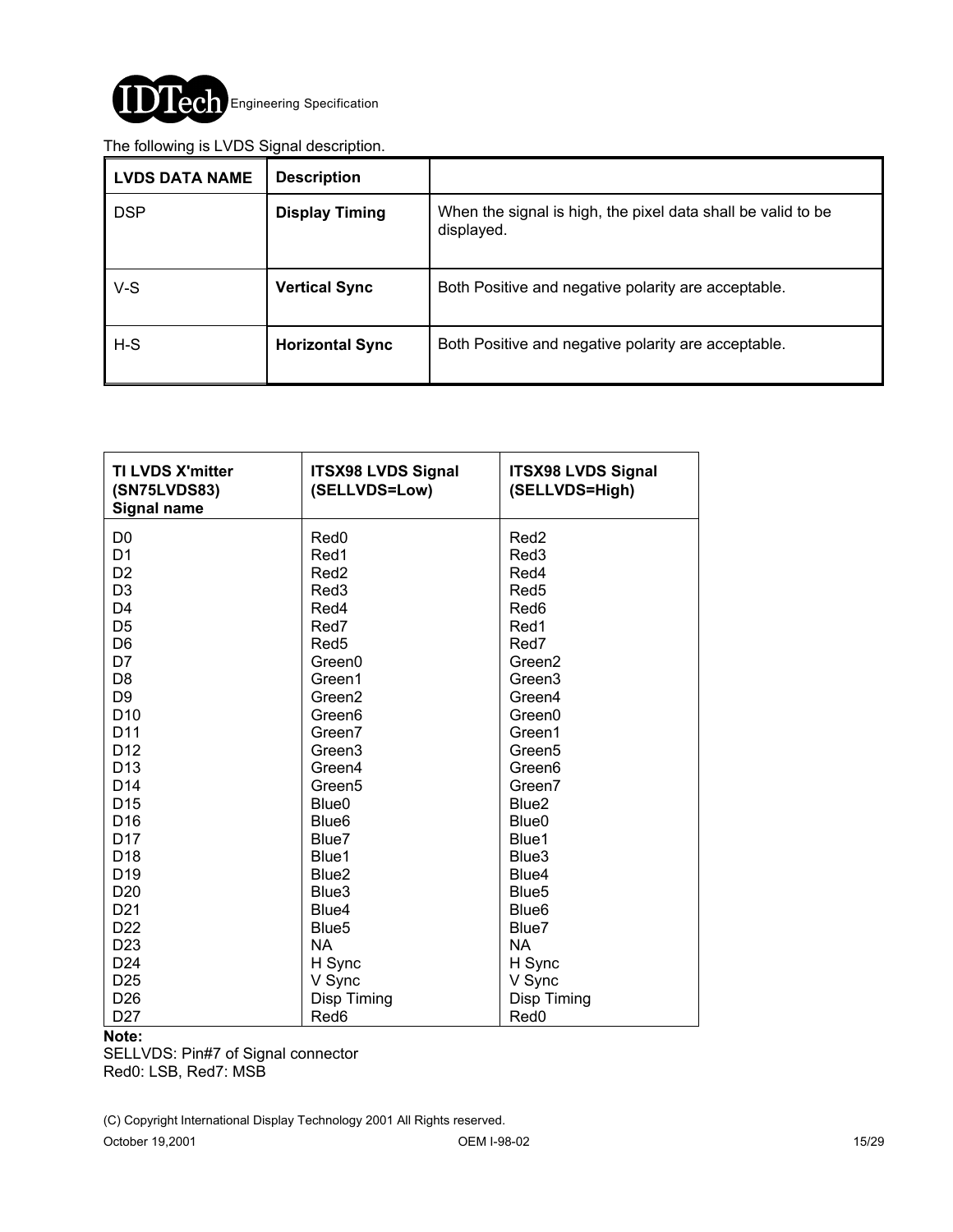

## **5.4 Interface Signal Electrical Characteristics**

Input signals shall be low or Hi-Z state when Vin is off.

It is recommended to refer the specifications of SN75LVDS82DGG(Texas Instruments) in detail.

|  | Signal electrical characteristics are as follows; |  |
|--|---------------------------------------------------|--|
|  |                                                   |  |

| <b>Parameter</b> | <b>Condition</b>                                 | Min    | Max | unit |
|------------------|--------------------------------------------------|--------|-----|------|
| Vth              | Differential Input High Voltage<br>$(Vcm=+1.2V)$ |        | 100 | mV   |
| Vtl              | Differential Input High Voltage<br>$(Vcm=+1.2V)$ | $-100$ |     | mV   |

#### LVDS Timing



#### LVDS Macro AC characteristics.

| Parameter                              | Symbol | Min  | Typ     | Max | Unit |
|----------------------------------------|--------|------|---------|-----|------|
| LVDS Clock Cycle                       | Trxc   | 17.6 | 18.5    | 20  | [ns] |
| LVDS Data Cycle                        | Trxd   |      | Trxc/7  |     | [ns] |
| Sample Data Setup Time<br>(Trxc=Typ.)  | Trxss  | 600  |         |     | [ps] |
| Sample Data Hold Time<br>$(Trxc=Typ.)$ | Trxsh  | 600  |         |     | [ps] |
| Data Sample Time                       | Trxs   |      | Trxc/14 |     | [ns] |
| Data Sample Cycle                      | Txsc   |      | Trxc/7  |     | [ns] |

(C) Copyright International Display Technology 2001 All Rights reserved.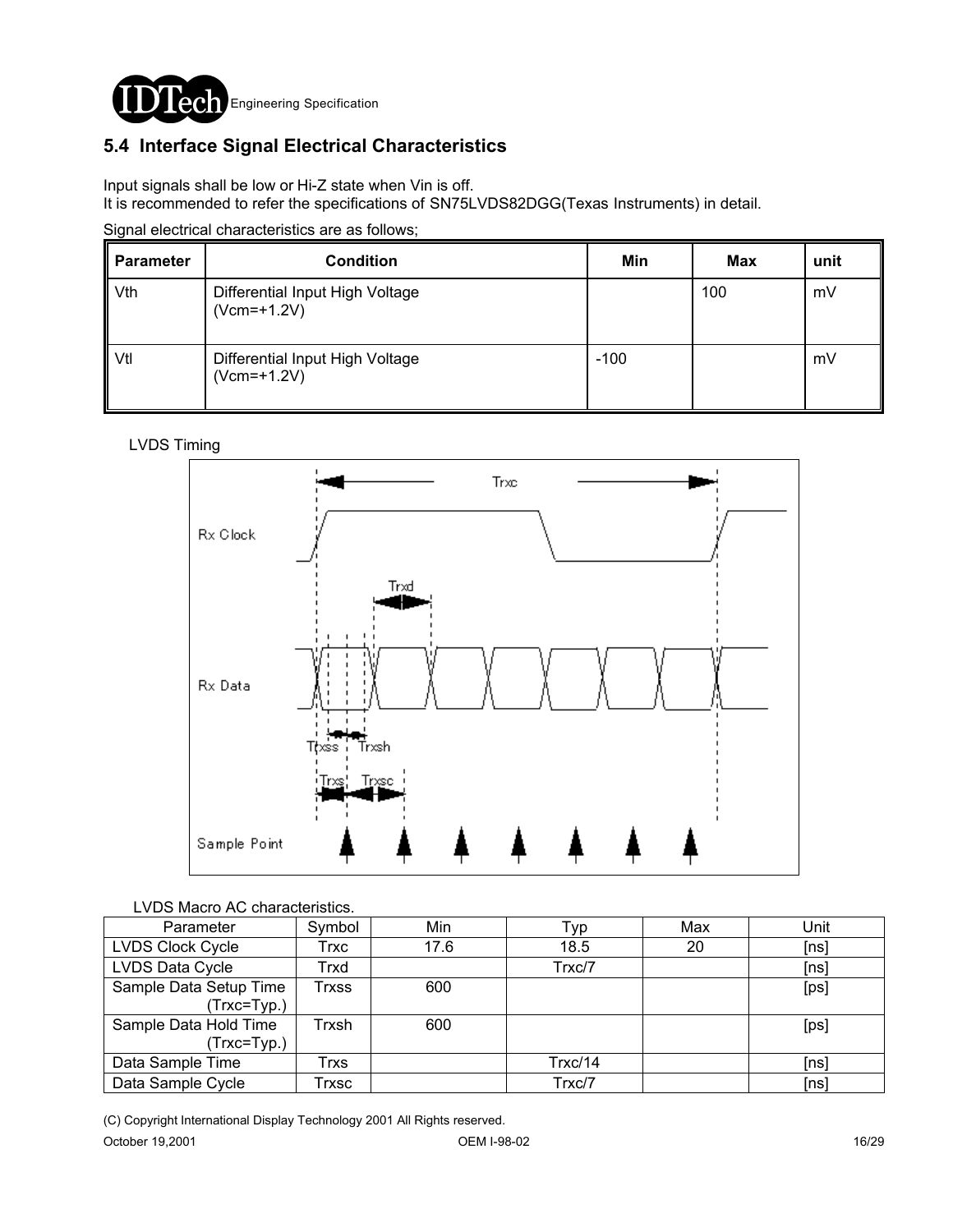

| <b>Name</b>    | <b>Description</b> | Min    | <b>Typ</b>               | <b>Max</b> | Unit | <b>Note</b> |
|----------------|--------------------|--------|--------------------------|------------|------|-------------|
| <b>SELLVDS</b> | High voltage       | 2      | 3                        | 3.3        |      |             |
|                | Low voltage        | $-0.1$ | 0                        | 0.7        |      |             |
|                | Current            | - 1    | $\overline{\phantom{0}}$ |            | mA   |             |

### **5.5 Lamp Connector Signal Description**

| PIN# | <b>SIGNAL NAME</b> | <b>Description</b>                   |
|------|--------------------|--------------------------------------|
|      | CFL-High           | High voltage input for backlight CFL |
|      | CFL-Low            | Low voltage input for backlight CFL  |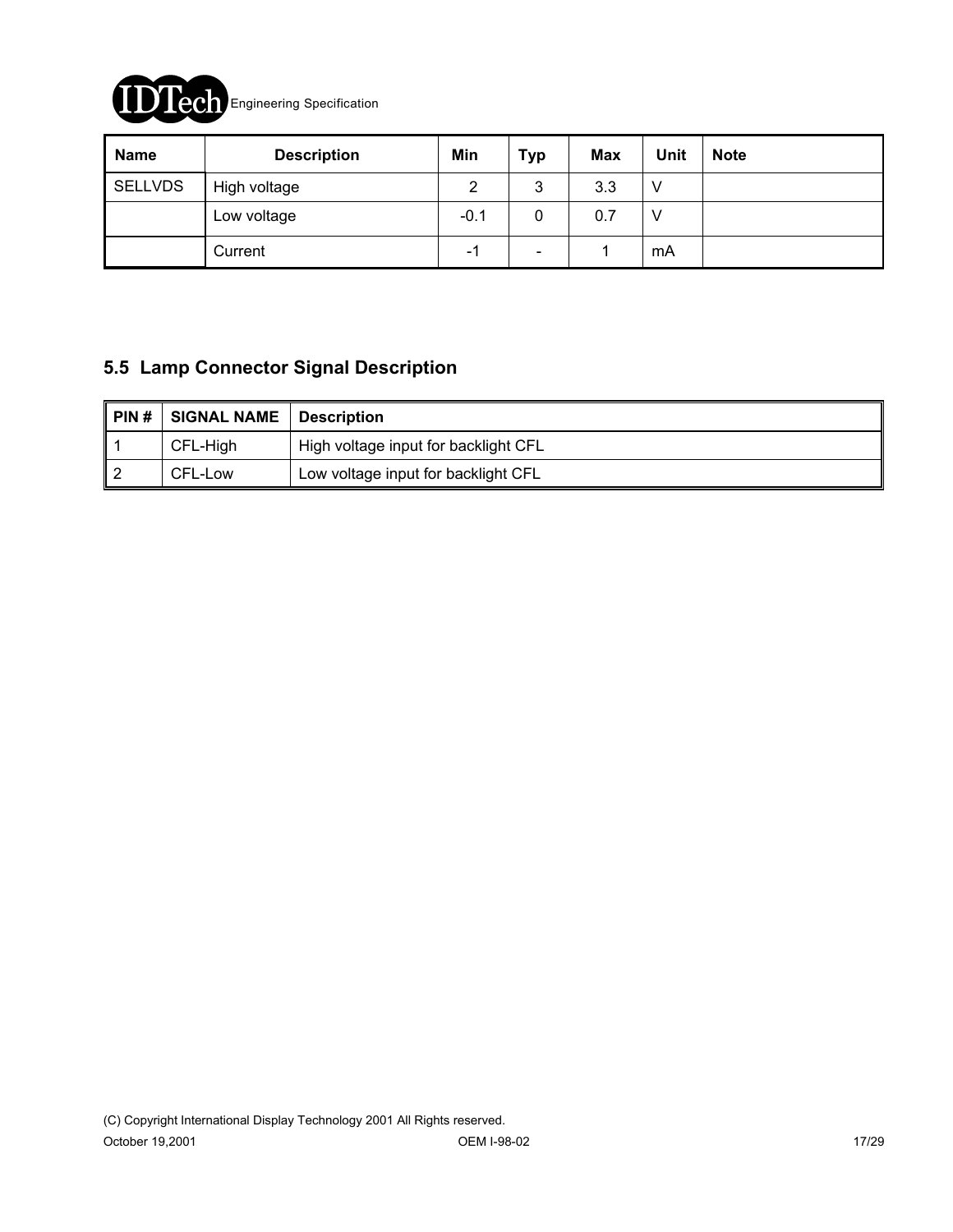

### **5.6 Lamp Connector Input Signal Electrical Characteristics**

#### **CFL Characteristics**

CFL characteristics are as follows. Each parameter value is described for one CFL.

| Symbol         | <b>Parameter</b>               | <b>MIN</b> | <b>MAX</b> | Units      | <b>Condition</b> | <b>Remark</b> |
|----------------|--------------------------------|------------|------------|------------|------------------|---------------|
| <b>ICFL</b>    | <b>CFL Current</b>             |            |            | mArms      | $Ta=25C$         | Note 1        |
| fCFL           | <b>CFL Frequency</b>           | 30         | 80         | <b>KHz</b> | $Ta=25C$         | Note 2        |
| <b>ViCFL</b>   | <b>CFL Ignition Voltage</b>    |            | 1,500      | Vrms       | $Ta=0C$          |               |
| <b>TdlyCFL</b> | <b>CFL Ignition Delay Time</b> |            |            | second     | $Ta=25C$         |               |

Note 1: If the CFL current exceeds MIN/MAX values, then "CFL life", "ON/OFF cycle", and "Safety" will not be guaranteed.

Note 2: CFL frequency should be carefully determined to avoid interference between inverter and TFT LCD.

#### **Inverter Design Point**

Following is a guideline for the inverter. Each parameter value except White Luminance is described for one CFL.

| Symbol       | <b>Parameter</b>                           | <b>MIN</b> | Design<br><b>Point</b> | <b>MAX</b>               | <b>Units</b>      | <b>Condition</b> | <b>Remark</b> |
|--------------|--------------------------------------------|------------|------------------------|--------------------------|-------------------|------------------|---------------|
| (L63)        | <b>White Luminance</b>                     |            | 270                    | $\overline{\phantom{a}}$ | cd/m <sup>2</sup> | $Ta=25C$         | Note 1        |
| <b>ICFL</b>  | <b>CFL Current</b>                         | 4          | 6.0                    | 9                        | mA                | $Ta=25C$         | Note 2        |
| <b>VCFL</b>  | CFL Voltage (reference)                    |            | 667                    |                          | V                 | $Ta=25C$         | Note 2        |
| <b>PCFL</b>  | <b>CFL Power Consumption</b>               |            | 4.0(x6)                |                          | W                 | $Ta=25C$         | Note 3        |
| fCFL         | <b>CFL Frequency</b>                       | 30         | 65                     | 80                       | <b>KHz</b>        | $Ta=25C$         | Note 4        |
| Vi invCFL    | CFL Ignition Voltage for<br>Inverter       | 1,500      |                        | 1,700                    | <b>Vrms</b>       | $Ta=OC$          |               |
| Tdly invCF   | CFL Ignition<br>Delay Time<br>for Inverter | 1          |                        |                          | second            | $Ta=25C$         | Note 5        |
| <b>ICFLp</b> | CFL Peak Inrush Current                    |            |                        | 20                       | mA                | $Ta=25C$         | Note 6        |

Note 1: Design Point; At white luminance 270 cd/m<sup>2</sup>, PCFL=4.0x6 W is required.

Note 2: If the CFL current exceeds MIN/MAX values, then "CFL life", "ON/OFF cycle" and "Safety" will not be guaranteed.

Note 3: Caluculated value for reference (ICFL x VCFL = PCFL).

Note 4: CFL frequency should be carefully determined to avoid interference between inverter and TFT LCD.

Note 5: Generally, CFL has some amount of delay time after applying kick-off voltage. It is recommended to keep on applying kick-off voltage for 1.0 second unit discharge at least.

Note 6: (Duration = 50 msec)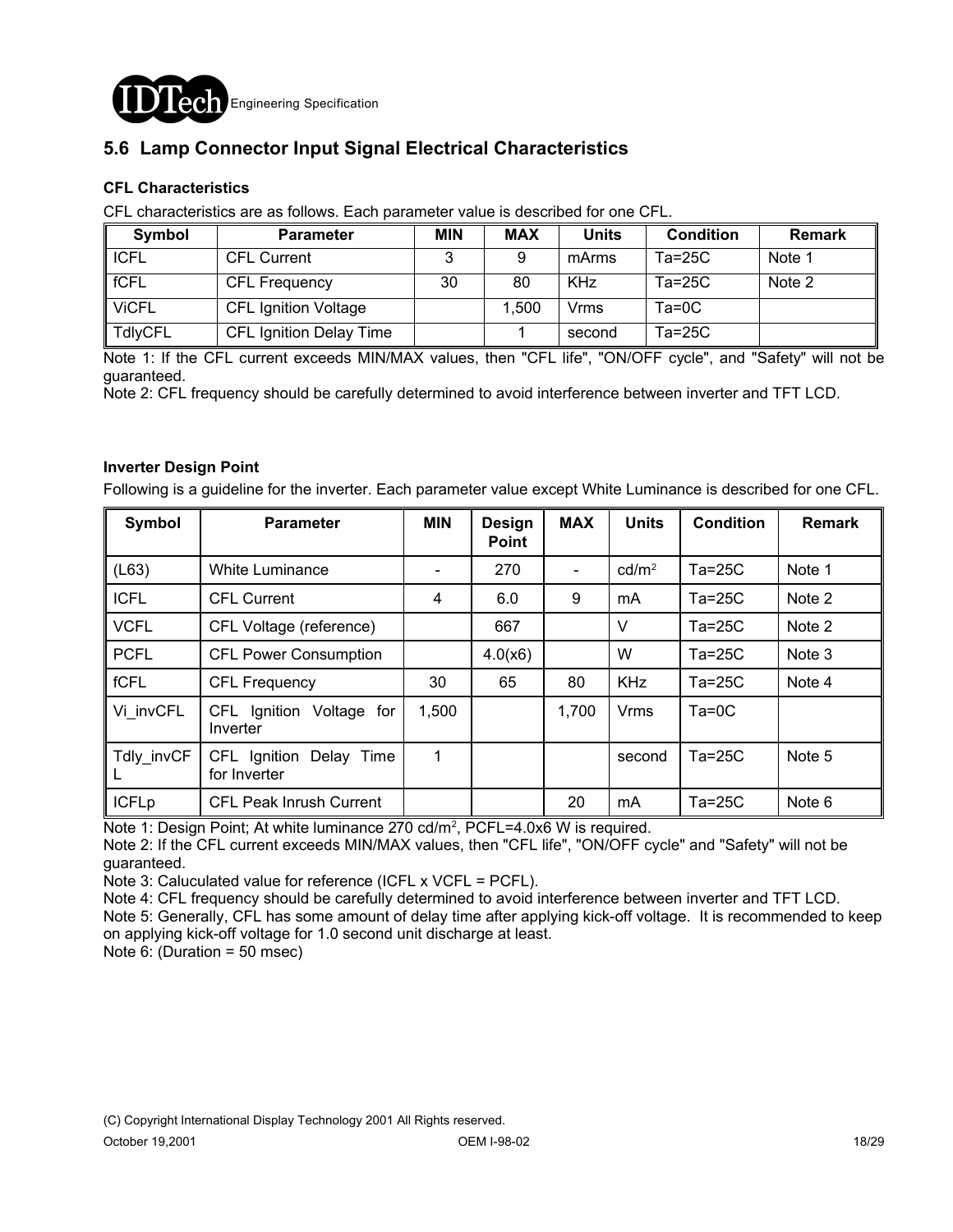

The following chart is the Lamp current versus Luminance curve for your reference.

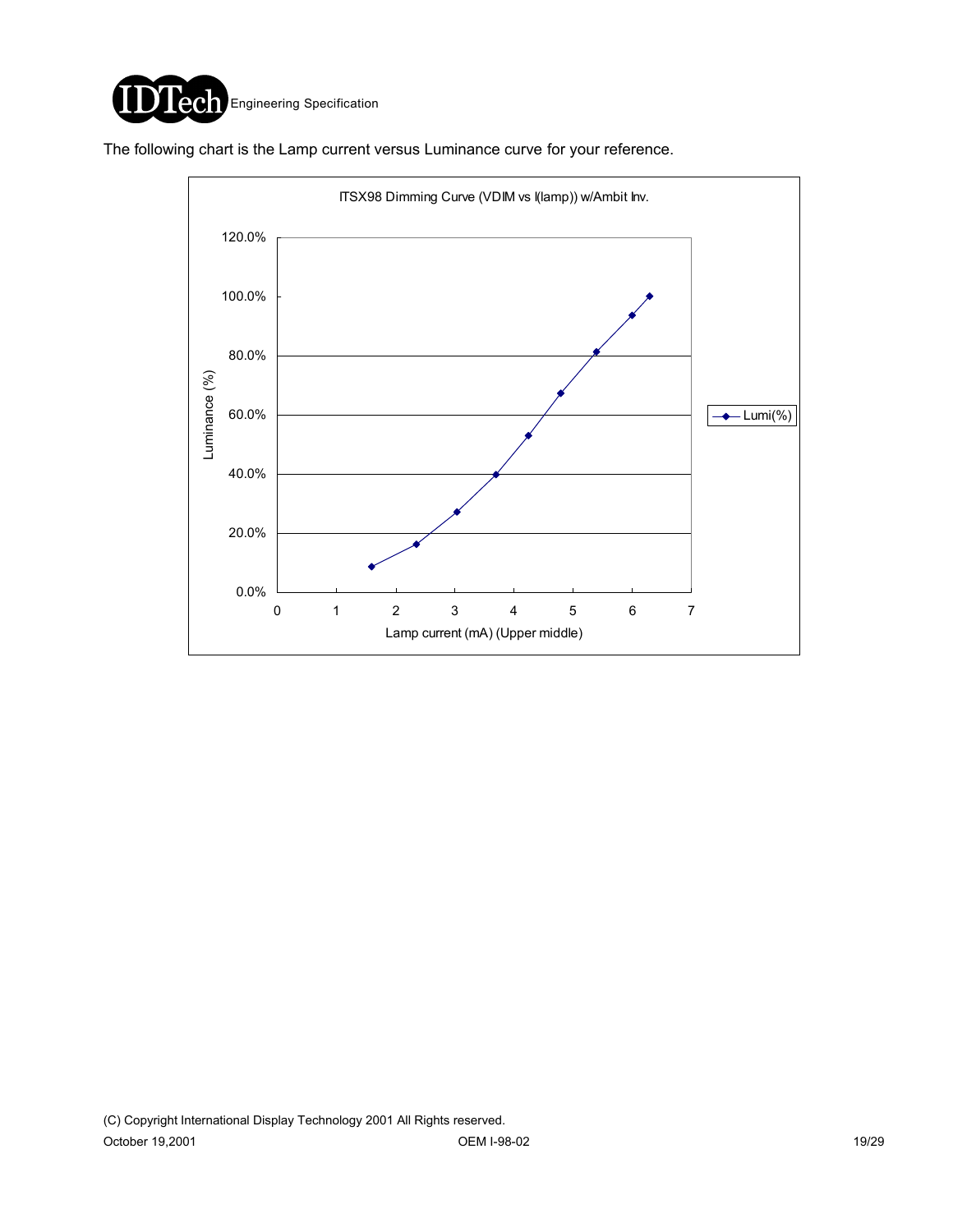

# **6.0 Pixel format image**

Following figure shows the relationship of the input signals and LCD pixel format image. Odd and even pair of RGB data are sampled at a time.

|             | Even<br>$\mathbf 0$ | Odd<br>1     | Even<br>1278                   | Odd<br>1279         |  |
|-------------|---------------------|--------------|--------------------------------|---------------------|--|
| 1st Line    | R<br>G   B          | R<br>B<br> G | B <br>$\mathsf{R}$<br> G       | G B<br>$\mathsf{R}$ |  |
|             |                     |              |                                |                     |  |
|             |                     |              |                                |                     |  |
|             |                     |              |                                |                     |  |
|             |                     |              |                                |                     |  |
| 1024th Line | R G B               | R<br>G<br>B  | $\mathsf{R}$<br><b>G</b><br> B | R G B               |  |
|             |                     |              |                                |                     |  |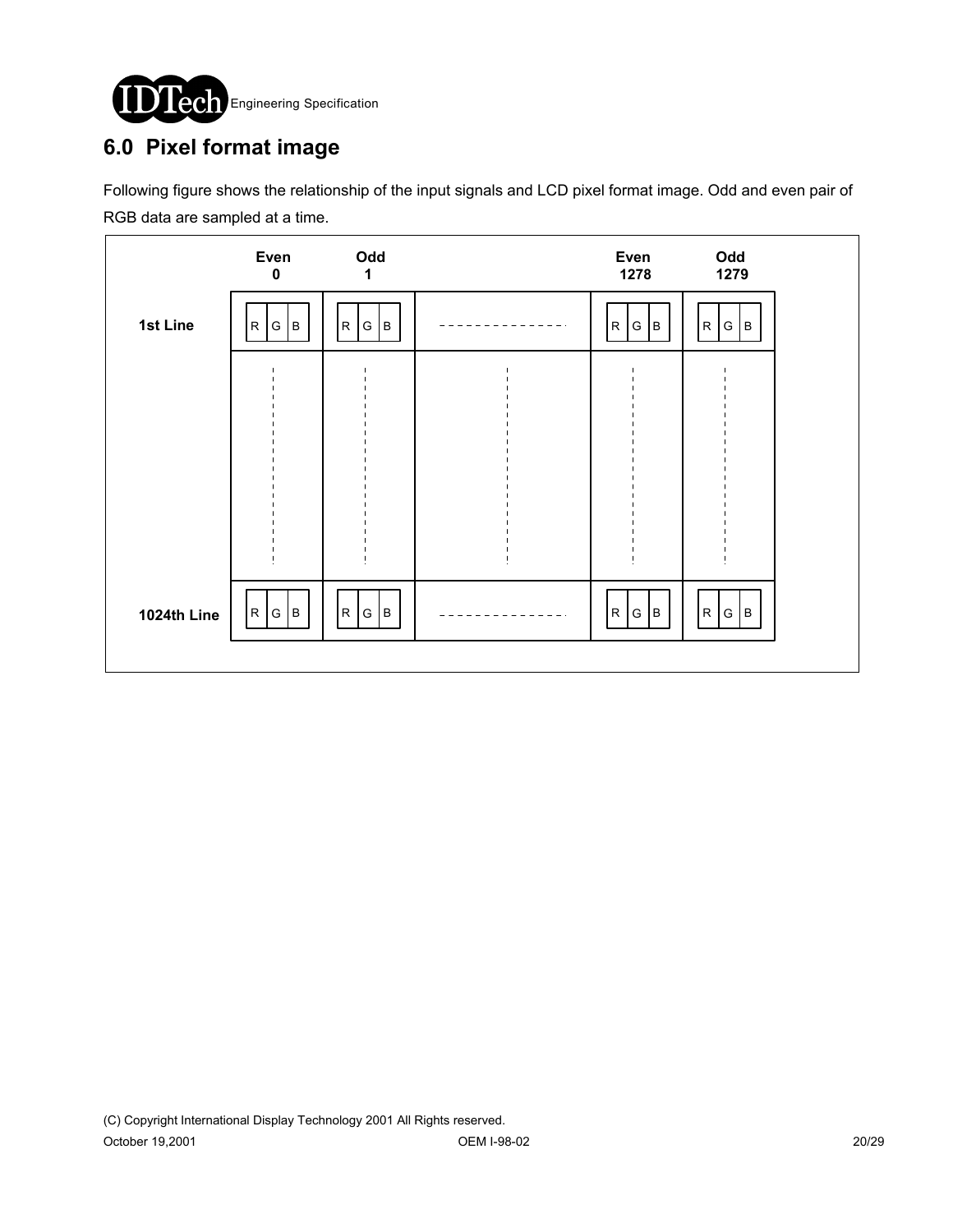

# **7.0 Interface Timings**

Basically, interface timings described here is not actual input timing of LCD module but output timing of SN75LVDS82DGG(Texas Instruments) or equivalent.

| <b>Signal</b> | Item                  | <b>Symbol</b> | MIN.           | TYP.  | MAX.  | <b>Unit</b> |
|---------------|-----------------------|---------------|----------------|-------|-------|-------------|
| <b>DTCLK</b>  | Freq.                 | Fdck          | 50             | 54    | 56.8  | <b>MHz</b>  |
| <b>DTCLK</b>  | Cycle                 | Tck           | 17.6           | 18.5  | 20    | ns          |
| +V-Sync       | <b>Frame Rate</b>     | 1/Tv          | 56.25          | 60.02 | 61    | Hz          |
| +V-Sync       | Cycle                 | Tv            | 16.39          | 16.66 | 17.78 | ms          |
| +V-Sync       | Cycle                 | Tv            | 1035           | 1066  | 2047  | lines       |
| +V-Sync       | active level          | Tva           | 3              | 3     |       | lines       |
| +V-Sync       | V-back porch          | Tvb           | $\overline{7}$ | 38    | 63    | lines       |
| +V-Sync       | V-front porch         | Tvf           | 1              | 1     |       | lines       |
| +DSPTMG       | V-Line                | m             |                | 1024  |       | lines       |
| +H-Sync       | Scan Rate             | 1/Th          |                | 63.98 |       | <b>KHz</b>  |
| +H-Sync       | Cycle                 | Th            | 844            | 844   | 1023  | Tck         |
| +H-Sync       | active level          | Tha $(*1)$    | 4              | 56    |       | Tck         |
| +H-Sync       | Back porch            | Thb $(*1)$    | 4              | 124   |       | <b>Tck</b>  |
| +H-Sync       | Front porch           | <b>Thf</b>    | $\overline{4}$ | 24    |       | <b>Tck</b>  |
| +DSPTMG       | <b>Display Pixels</b> | n             |                | 640   |       | Tck         |

### **7.1 Timing Characteristics**

**Note1 :** Typical value is refer to VESA STANDARD. (\*1): Tha+Thb should be less than 1024 Tck.

**Note2 :** When there are invalid timing, Display appears black pattern. Synchronous Signal Defects and enter Auto Refresh for LCD Module Protection Mode.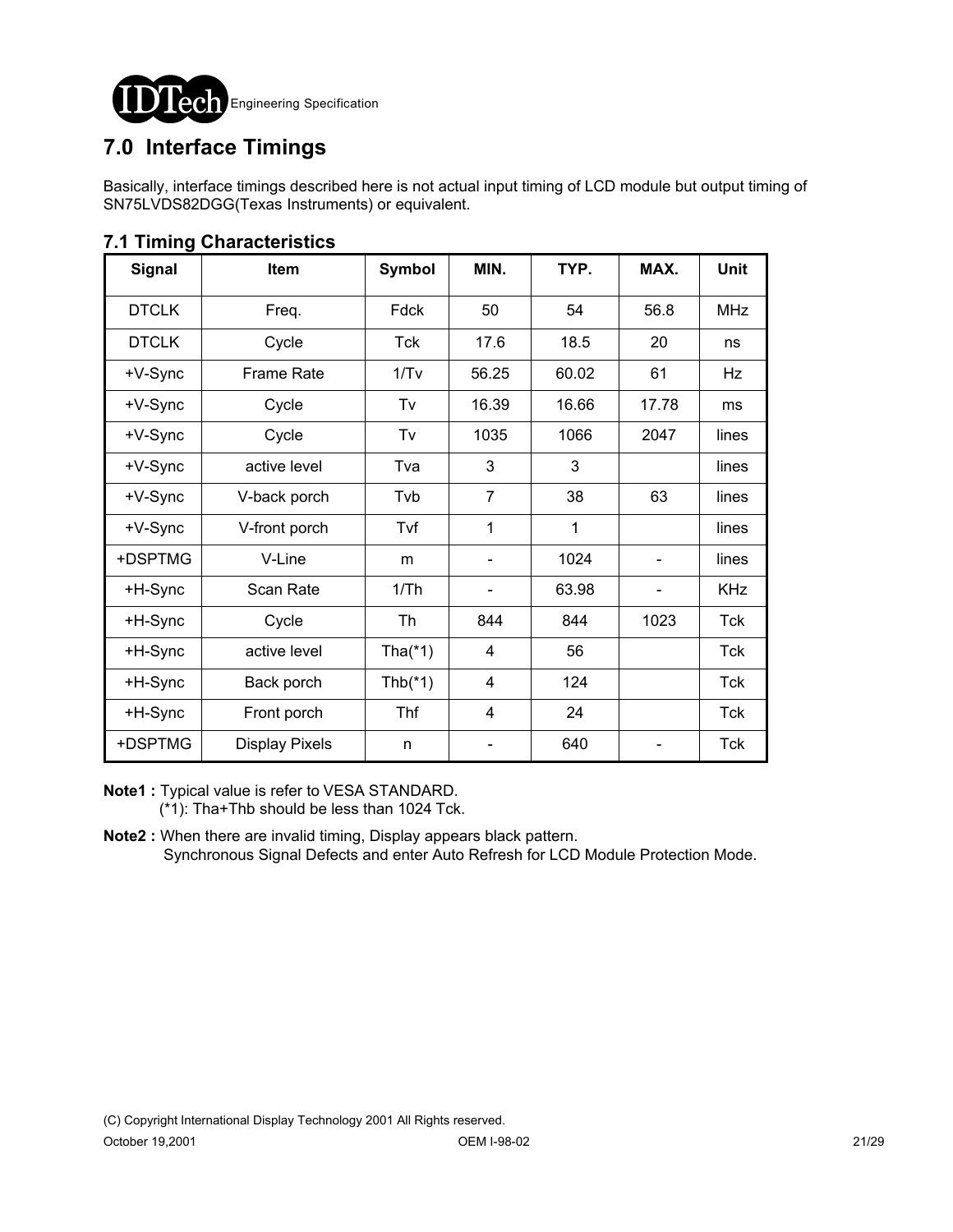

### **7.2 Timing Definition**

#### **Vertical Timing**



| Support mode                                                        | T1 Vertical              | T2                        | <b>T3 VSYNC</b>     | T <sub>4</sub>            | <b>T5 VSYNC</b>         | T6 VSYNC                   |
|---------------------------------------------------------------------|--------------------------|---------------------------|---------------------|---------------------------|-------------------------|----------------------------|
|                                                                     | <b>Blanking</b>          | <b>Active Field</b>       | <b>Front Porch</b>  | Frame Time                | Width                   | <b>Back Porch</b>          |
| 1280 x 1024 at 60Hz<br>(VESA STANDARD)<br>$(H$ line rate : 15.6 us) | 0.656 ms<br>$(42$ lines) | 16,005 ms<br>(1024 lines) | $0.016$ ms<br>line) | 16.661 ms<br>(1066 lines) | $0.047$ ms<br>(3 lines) | $0.594$ ms<br>$(38$ lines) |

#### **Horizontal Timing**



| Support mode                                              | Horizontal<br>Blanking   | T8<br>Active Field         | T9 HSYNC<br><b>Front Porch</b> | T10<br>H line Time         | <b>HSYNC</b><br>$T11$ .<br>Width | T <sub>12</sub> HSYNC<br>Back Porch |
|-----------------------------------------------------------|--------------------------|----------------------------|--------------------------------|----------------------------|----------------------------------|-------------------------------------|
| 1280 x 1024<br>(VESA STANDARD)<br>(Dotclock: 108.000 MHz) | 3.778 us<br>$(408$ dots) | 11.852 us<br>$(1280$ dots) | $0.444$ us<br>$(48$ dots)      | 15.630 us<br>$(1688$ dots) | $1.037$ us<br>$(112$ dots)       | 2.296 us<br>$(248$ dots)            |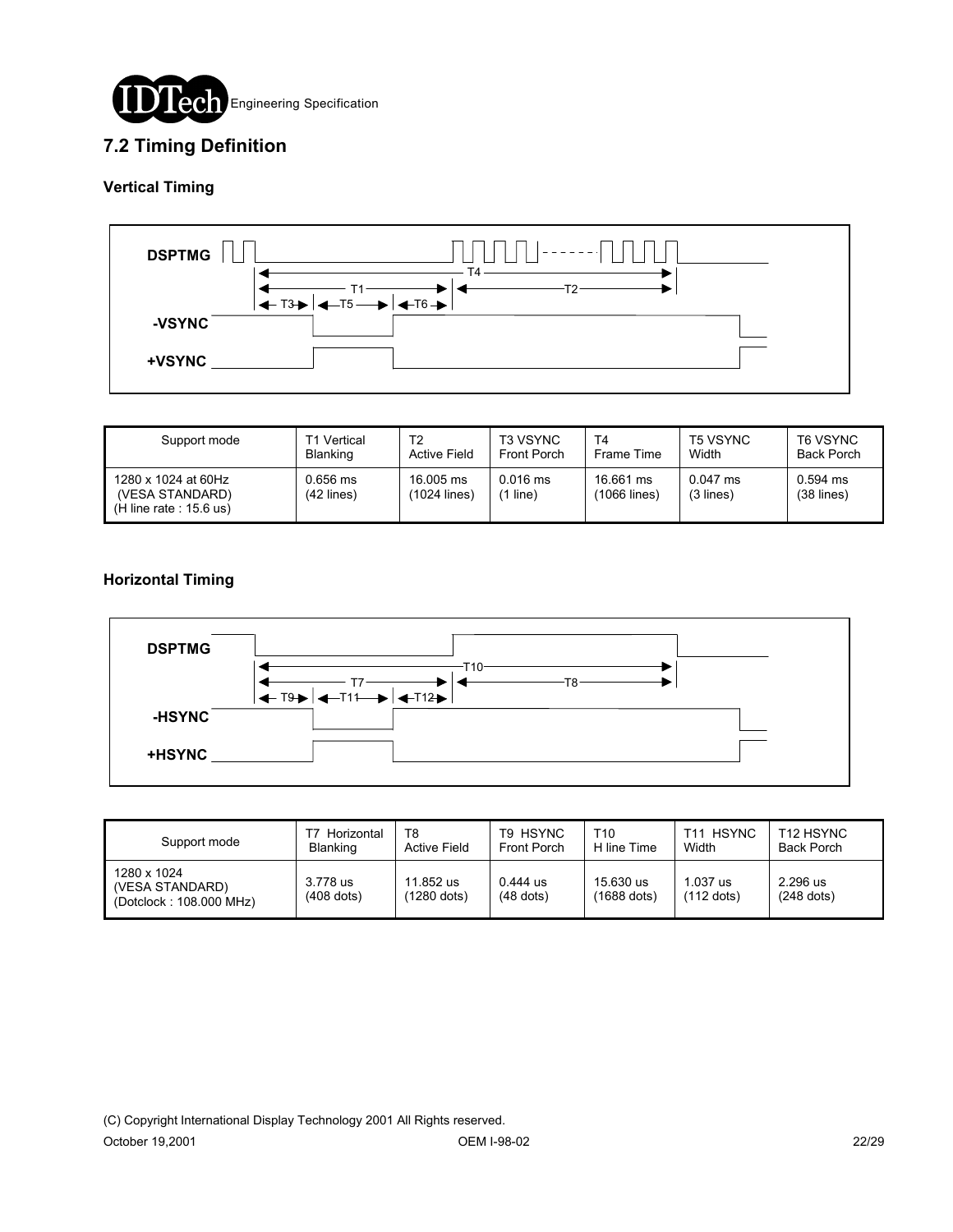

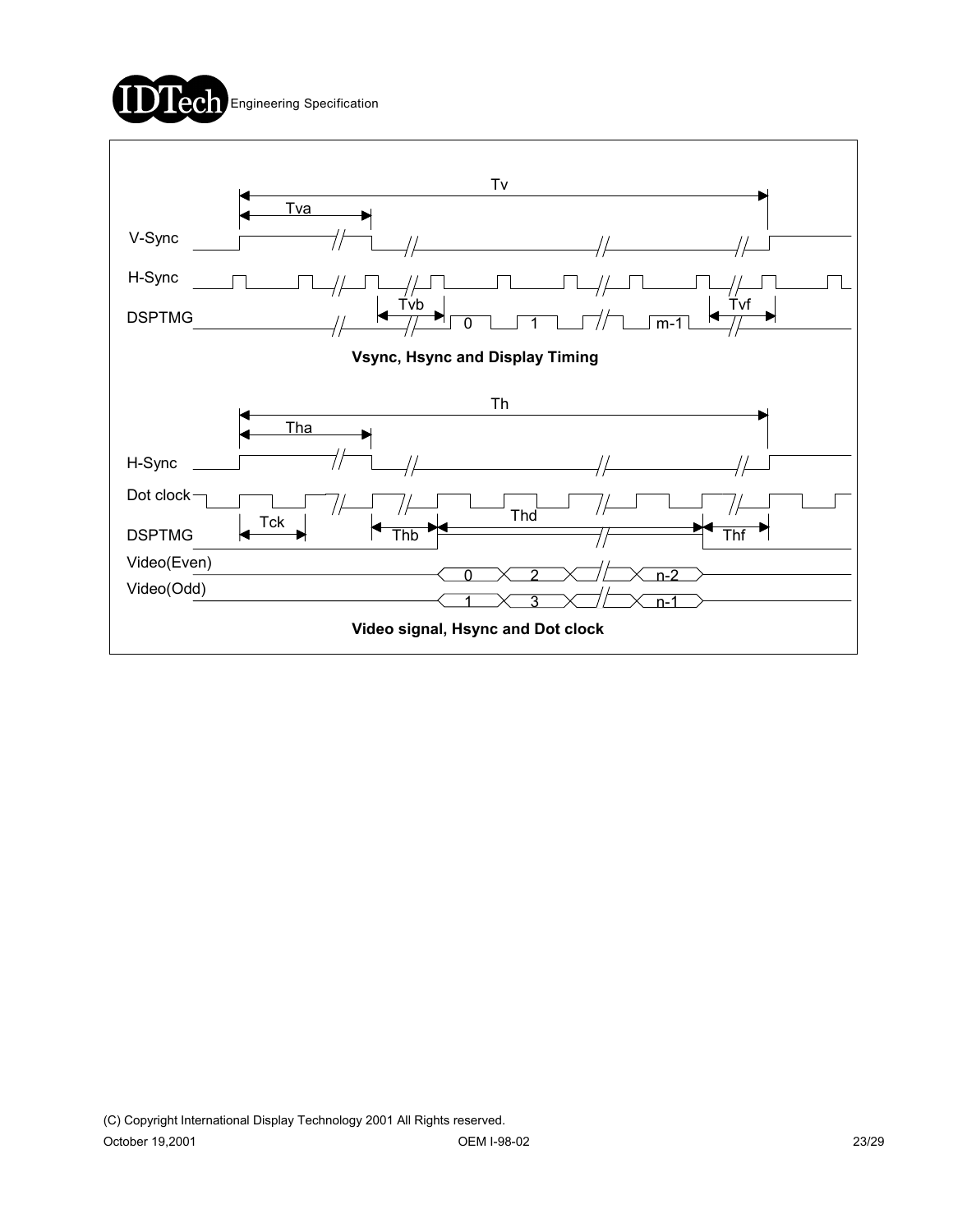

## **8.0 Power Consumption**

Input power specifications are as follows;

| <b>SYMB</b> | <b>PARAMETER</b>                            | Min                                                   | <b>Typ</b>                                                                                                                                                                                                                                    | <b>Max</b> | <b>UNITS</b>                                    | <b>CONDITION</b>                                                                       |
|-------------|---------------------------------------------|-------------------------------------------------------|-----------------------------------------------------------------------------------------------------------------------------------------------------------------------------------------------------------------------------------------------|------------|-------------------------------------------------|----------------------------------------------------------------------------------------|
| Vin         | Logic/LCD Drive<br>Voltage                  | 11.4                                                  | 12                                                                                                                                                                                                                                            | 12.6       | $\vee$                                          |                                                                                        |
| lin         | Vin Current                                 |                                                       |                                                                                                                                                                                                                                               | 550        | mA                                              | $V$ in=11.4 $V$<br>(All White Pattern)<br>(This value indicates<br>long term average.) |
| Pin(1)      | Vin Power                                   |                                                       | 4.5                                                                                                                                                                                                                                           |            | W                                               | <b>Typical Load Condition</b><br>(Vertical Gray Bar, 256<br>Scale)                     |
| Pin(2)      |                                             |                                                       | 5.2                                                                                                                                                                                                                                           | 6.3        | W                                               | <b>Maximum</b><br>Load<br>Condition<br>(All White)                                     |
|             | Logic/LCD<br>DC current Waveform            | Waveform<br>application.<br>Actual current<br>supply. | Refer to the Typical Logic/LCD Current<br>Waveform shown in the following Figure.<br>in<br>may vary<br>waveform<br>application must be evaluated and make<br>sure the ripple current and/or peak<br>current should be allowable to user power |            | <b>Maximum</b><br>Load<br>Condition (All White) |                                                                                        |
| Vin rp      | Allowable Logic/LCD<br>Drive Ripple Voltage |                                                       |                                                                                                                                                                                                                                               | 500        | $mVp-p$                                         |                                                                                        |
| <b>VBL</b>  | <b>Backlight</b><br>power<br>voltage        | 11.4                                                  | 12                                                                                                                                                                                                                                            | 12.6       | $\vee$                                          |                                                                                        |

**(Note)** A used DC power supply for this LCD module should be have a over current protection function to safety.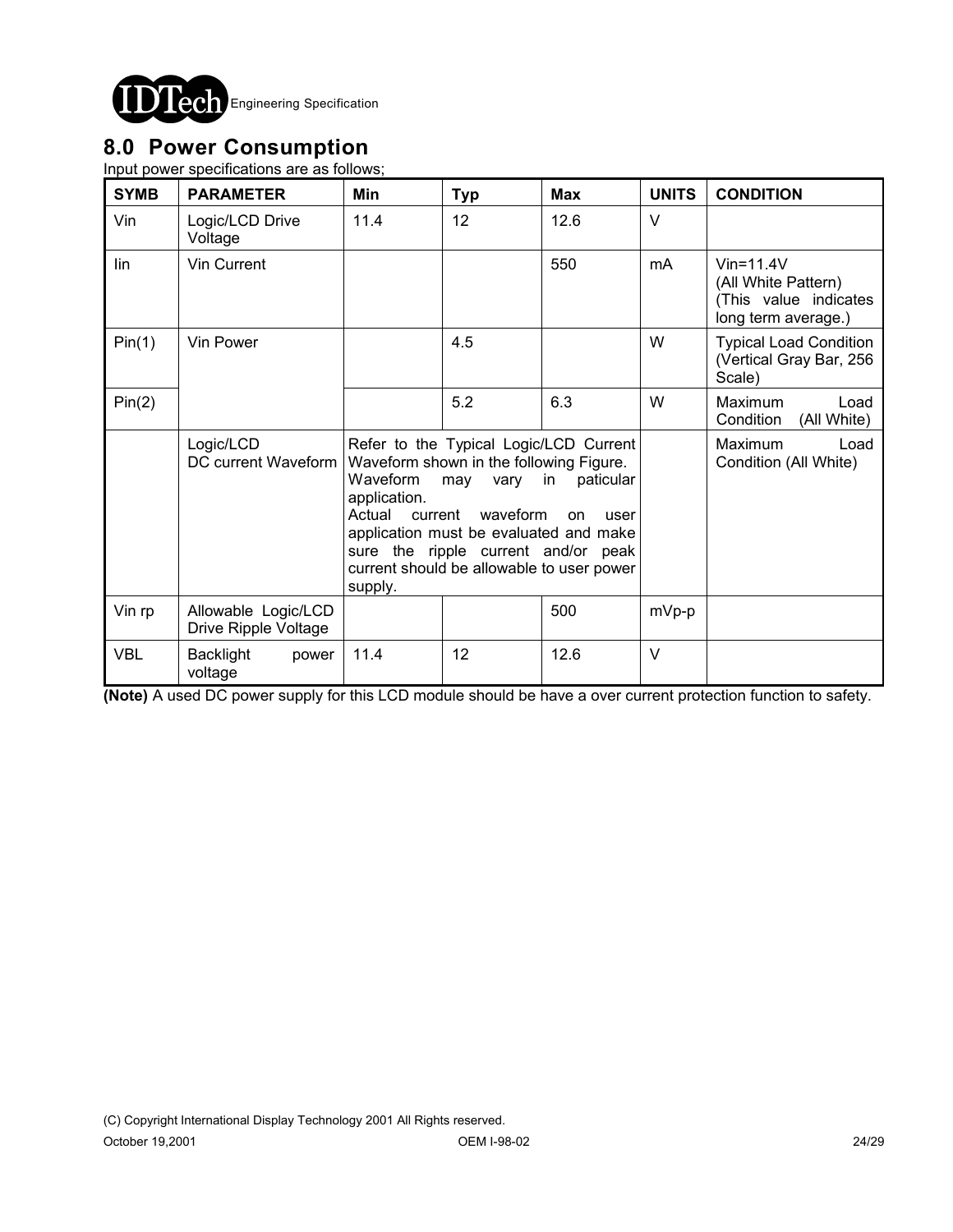

**Figure. Typical Logic/LCD Current Waveform**

Condition : Maximum Load Condition(All White) Voltage : 12.0V measured at Interface Connector J1 Interface Cable : AWG28, 30 Conductors, L=500mm from Voltage Source to EUT

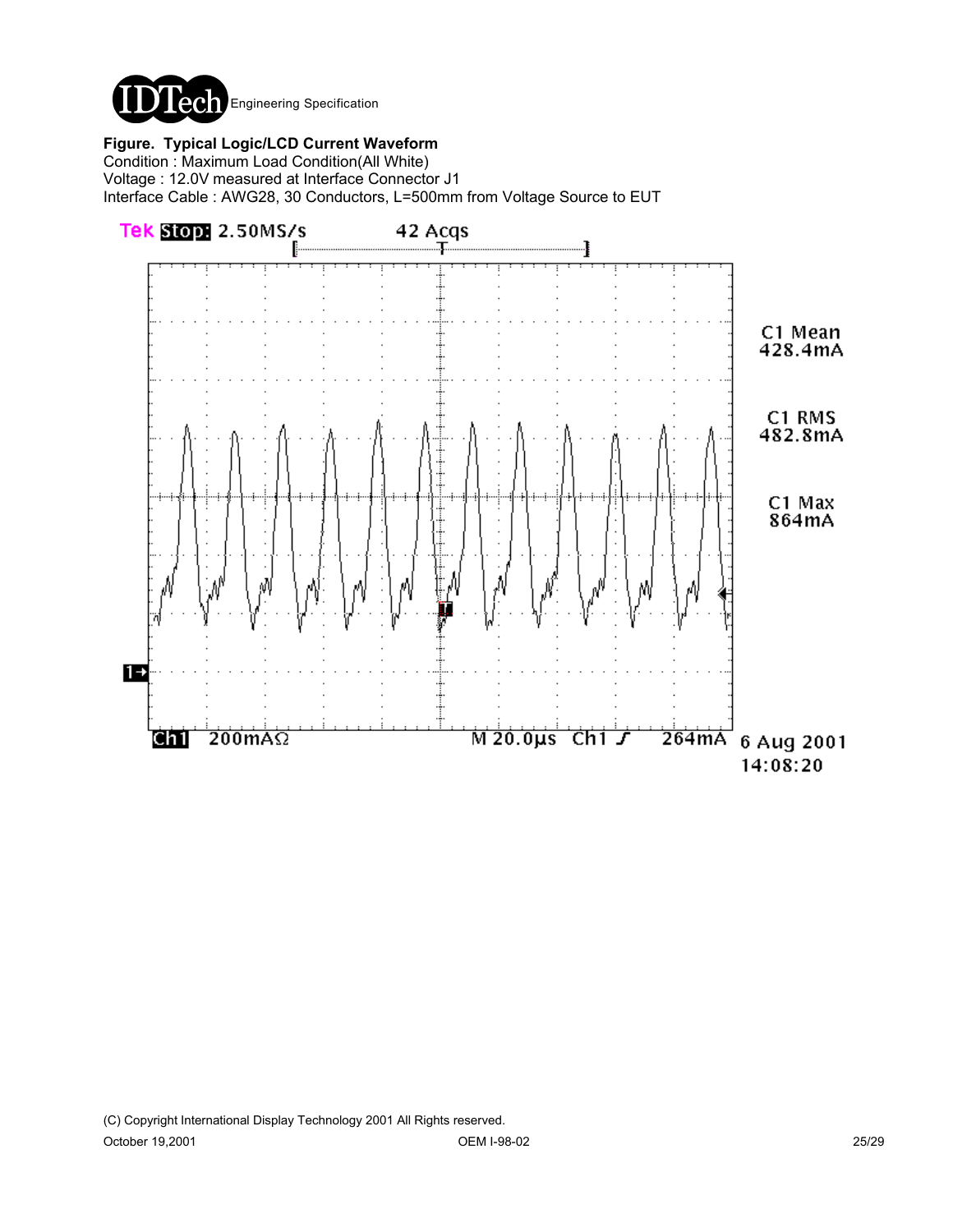

# **9.0 Power ON/OFF Sequence**

Vin and VBL power and lamp on/off sequence is as follows. Interface signals are also shown in the chart. Signals from any system shall be Hi-Z state or low level when Vin is off.

It is recommended that the Lamp on signal should be supplied after other signals are stable in order to avoid visible screen noise when power-on.

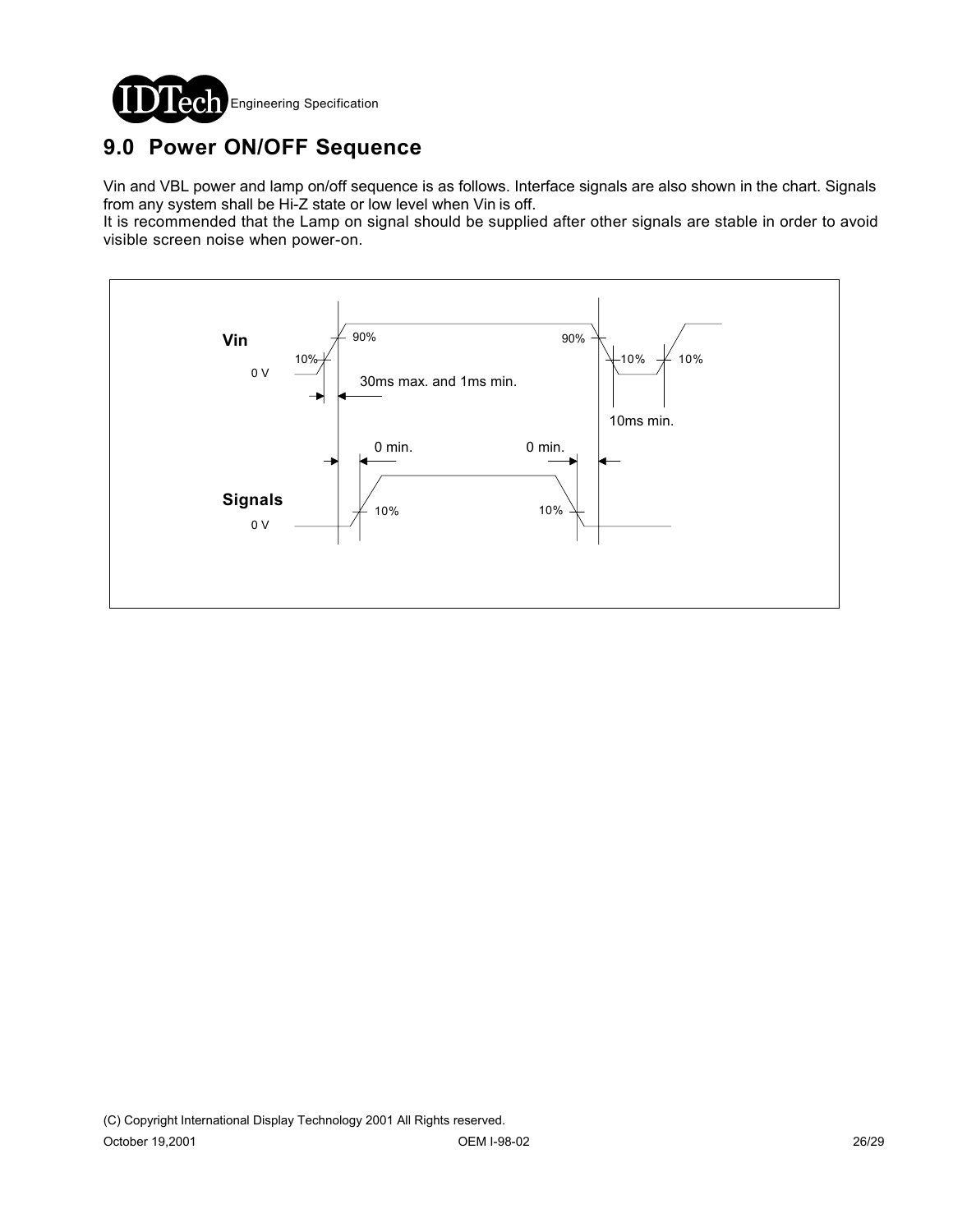



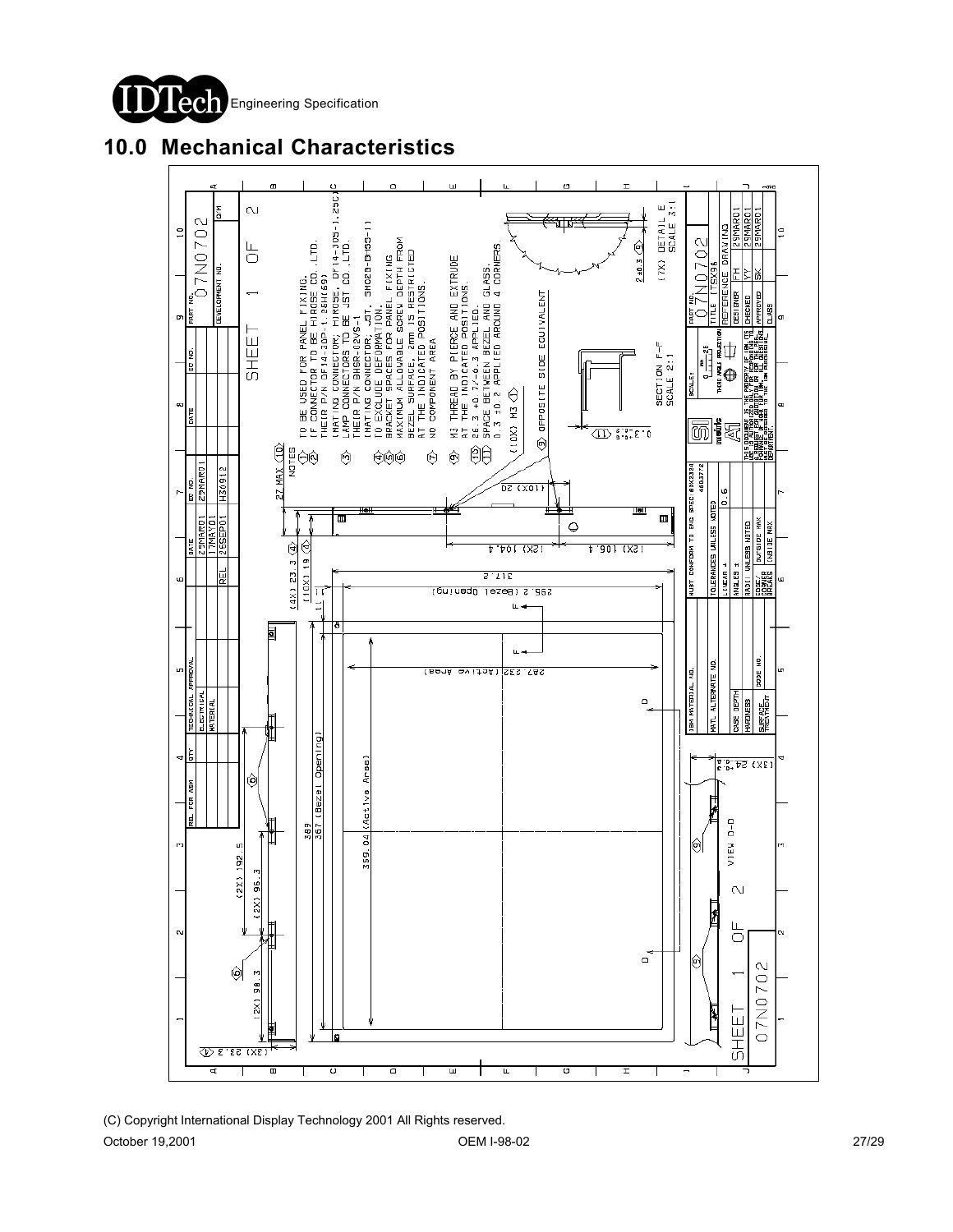